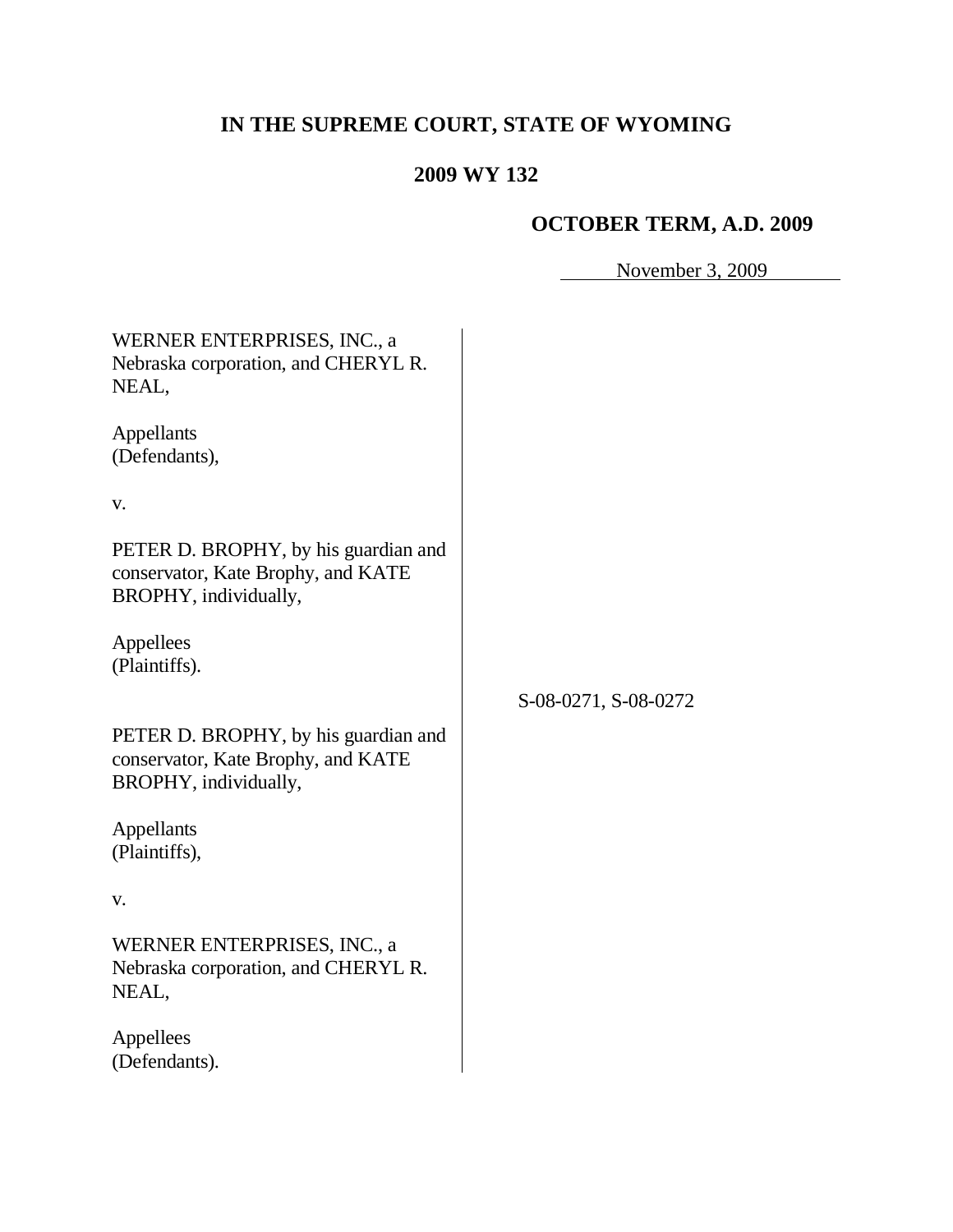#### *Appeal from the District Court of Laramie County*

The Honorable Edward L. Grant, Judge

#### *Representing Appellants in Case No. 08-0271:*

Patrick J. Murphy, Jason A. Neville, Ryan Schwartz of Williams, Porter, Day & Neville, P.C., Casper, Wyoming; Curtis B. Buchhammer of Buchhammer & Kehl, P.C., Cheyenne, Wyoming. Argument by Mr. Murphy.

#### *Representing Appellees in Case No. 08-0271:*

Gary J. Ceriani, Valeri S. Pappas of Davis & Ceriani, P.C., Denver, Colorado; L. Eric Lundgren of Lundgren Law Offices, P.C., Cheyenne, Wyoming. Argument by Mr. Ceriani.

**Before VOIGT, C.J., and GOLDEN, HILL, KITE, and BURKE, JJ.**

**NOTICE: This opinion is subject to formal revision before publication in Pacific Reporter Third. Readers are requested to notify the Clerk of the Supreme Court, Supreme Court Building, Cheyenne, Wyoming 82002, of typographical or other formal errors so correction may be made before final publication in the permanent volume.**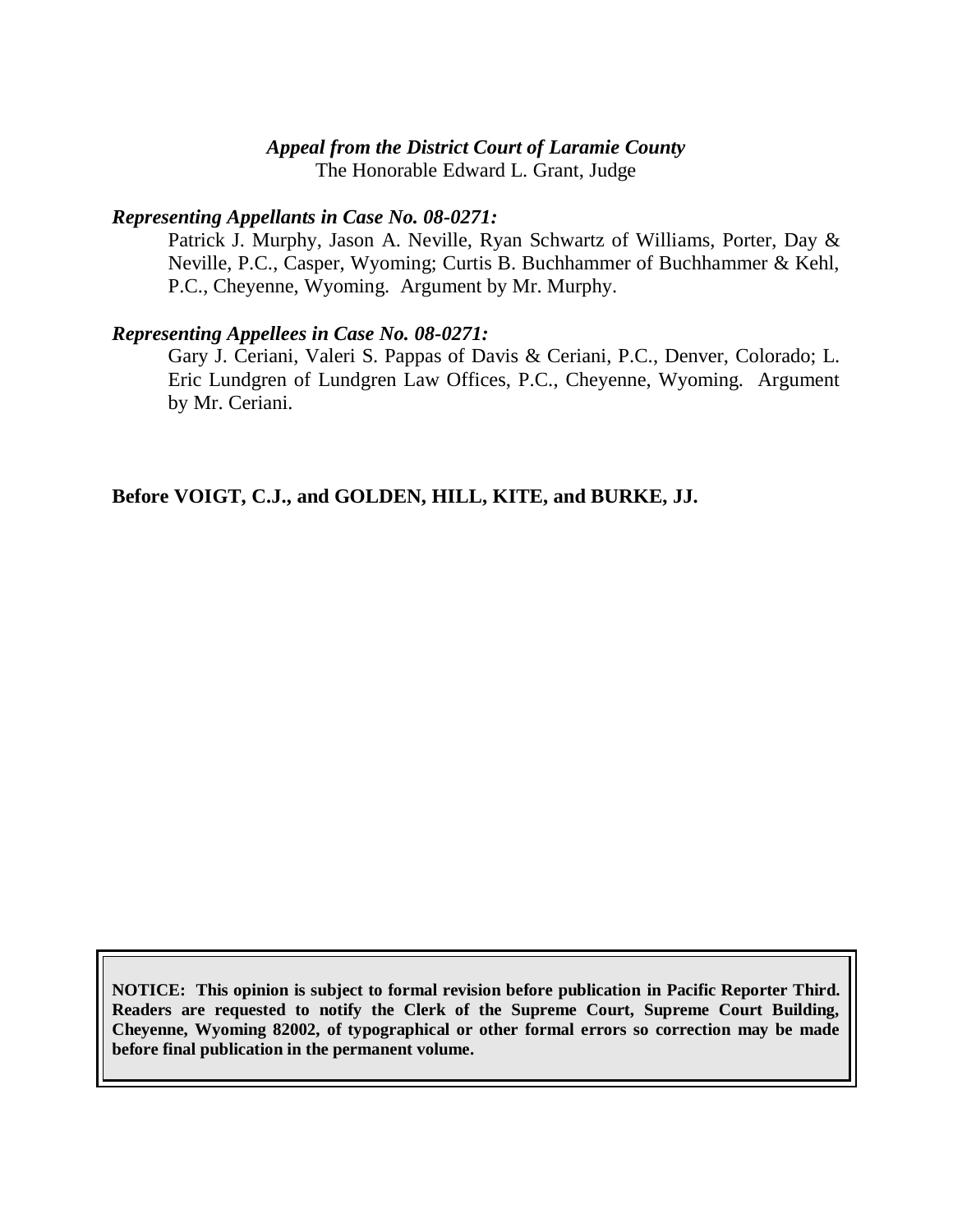### **KITE, Justice.**

[¶1] A jury awarded Peter and Kate Brophy damages in the amount of \$18,069,257 for injuries they sustained as a result of a collision between Mr. Brophy's vehicle and a semitruck owned by Werner Enterprises, Inc. (Werner) and being driven by Werner employee, Cheryl R. Neal. The district court entered judgment on the verdict and Werner appealed. The Brophys filed a cross-appeal.

[¶2] In their appeal, Werner and Ms. Neal contend the district court erred in refusing to instruct the jury concerning the statutory presumption they claim is created by Wyo. Stat. Ann. § 31-5-222(c) (LexisNexis 2009); the Brophys' counsel violated a pretrial order by questioning Ms. Neal about falsification of drivers' logs; the district court erred in allowing a life-care planner to testify concerning the cost of Mr. Brophy's future care without supporting medical testimony; the Brophys' counsel improperly questioned Werner's accident re-constructionist about Werner's safety record and accident history; and the verdict was excessive and influenced by passion and prejudice. In their crossappeal, the Brophys ask this Court to address two evidentiary rulings only in the event that we reverse the judgment and remand for a new trial on liability. We affirm the judgment.

### **STATEMENT OF THE ISSUES**

[¶3] In their appeal, Werner and Ms. Neal state the issues for this Court's determination as follows:

> A. Did the district court commit prejudicial error when it refused to instruct the jury on the existence and effect of the statutory presumption, in Wyo. Stat. § 31-5-222(c), that Peter Brophy failed to grant the right of way to Cheryl Neal?

> 1. A*fter* trial, did the district court correctly concede that it erred in refusing to instruct on the statutory presumption?

> 2. When the admitted error is evaluated with the five factors this Court considers to evaluate whether the instructional error is prejudicial, do those five factors compel the conclusion there was prejudicial error?

> 3. Is it prejudicial error to incorrectly instruct the jury on the parties' burdens of proof?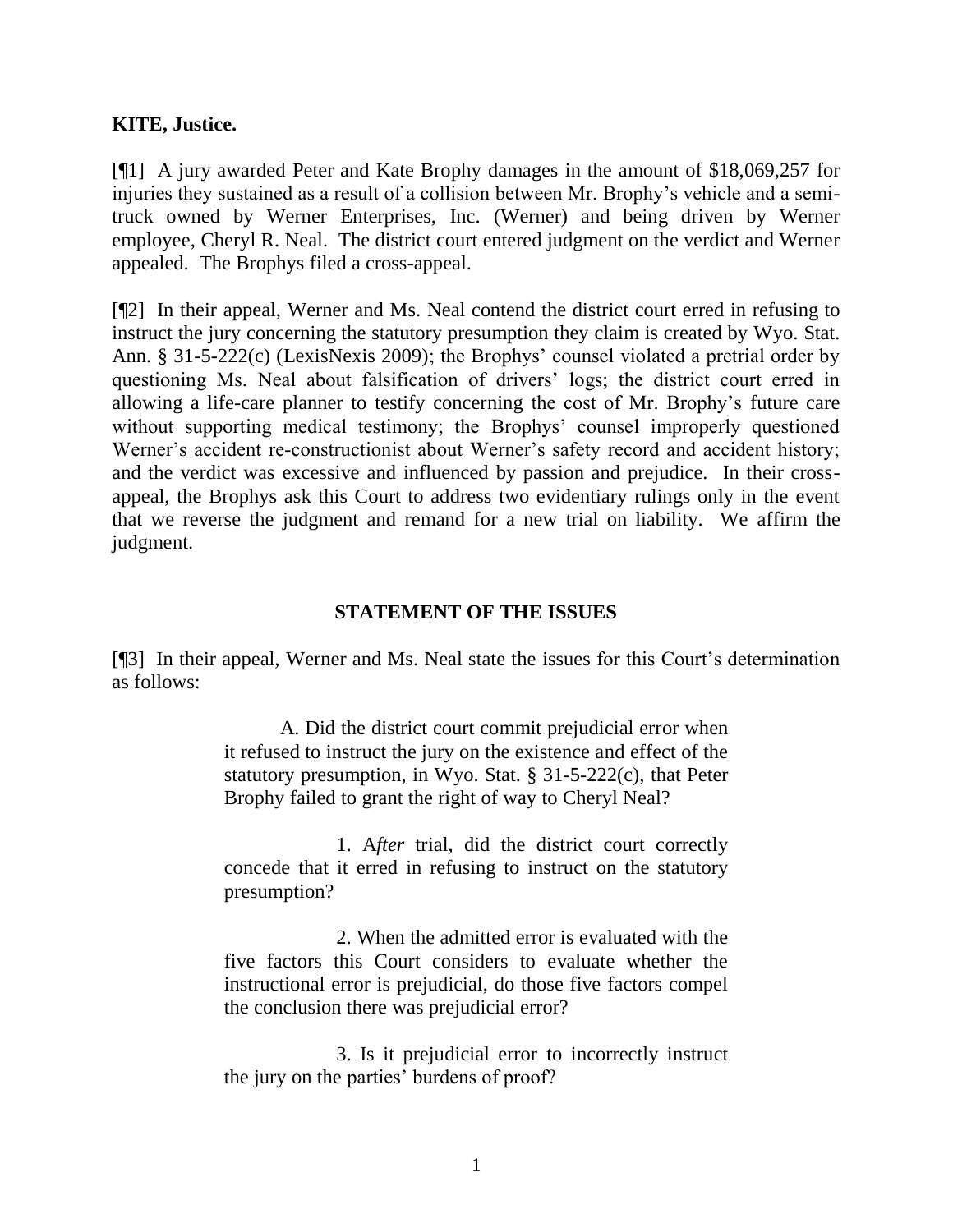B. Did the Brophys' counsel commit prejudicial error when he violated the district court's *in limine* order by asking appellant Cheryl Neal if falsifying a driver's log is a very serious matter?

C. Without any claim for punitive damages or for Werner Trucking's independent negligence, did the Brophys' counsel commit further prejudicial error when he asked appellants' accident reconstruction expert about Werner Trucking's "safety record" and "history of accidents?"

D. Did the district court commit prejudicial error when it allowed the Brophys' life-care planner and economist to testify to Mr. Brophy's \$10.9 million to \$11.9 million in future medical and attendant care expenses without any medical testimony of Mr. Brophy's (1) diagnosis, (2) prognosis, (3) necessity of future medical care, or (4) causal connection between such care and this accident?

E. Is this \$18,069,257 verdict an excessive award appearing to have been given under the influence of passion, prejudice, and the prejudicial errors identified above?

In response, the Brophys rephrase the same issues.

[¶4] In their cross-appeal, the Brophys ask the Court to consider two evidentiary issues in the event we reverse the judgment and remand for a new trial on the liability issue: Whether the district court erred in admitting evidence of Mr. Brophy's speed before the accident and excluding evidence of changes the Wyoming Department of Transportation made to the site after the accident. Werner and Ms. Neal assert the district court properly exercised its discretion in both instances. Because we affirm the judgment, we do not address these issues.

#### **FACTS**

[¶5] The accident giving rise to this case occurred at the I-25 interchange with I-80 in Cheyenne, Wyoming. At the point where Werner's semi-truck and Mr. Brophy's vehicle came into contact, there were three southbound lanes on I-25—a passing lane on the left, a through lane in the middle, and an acceleration/deceleration lane on the right for vehicles entering I-25 from I-80 or exiting I-25 onto I-80. At the time of the accident, there were two yield signs on the ramp for vehicles coming from I-80 onto southbound I-25.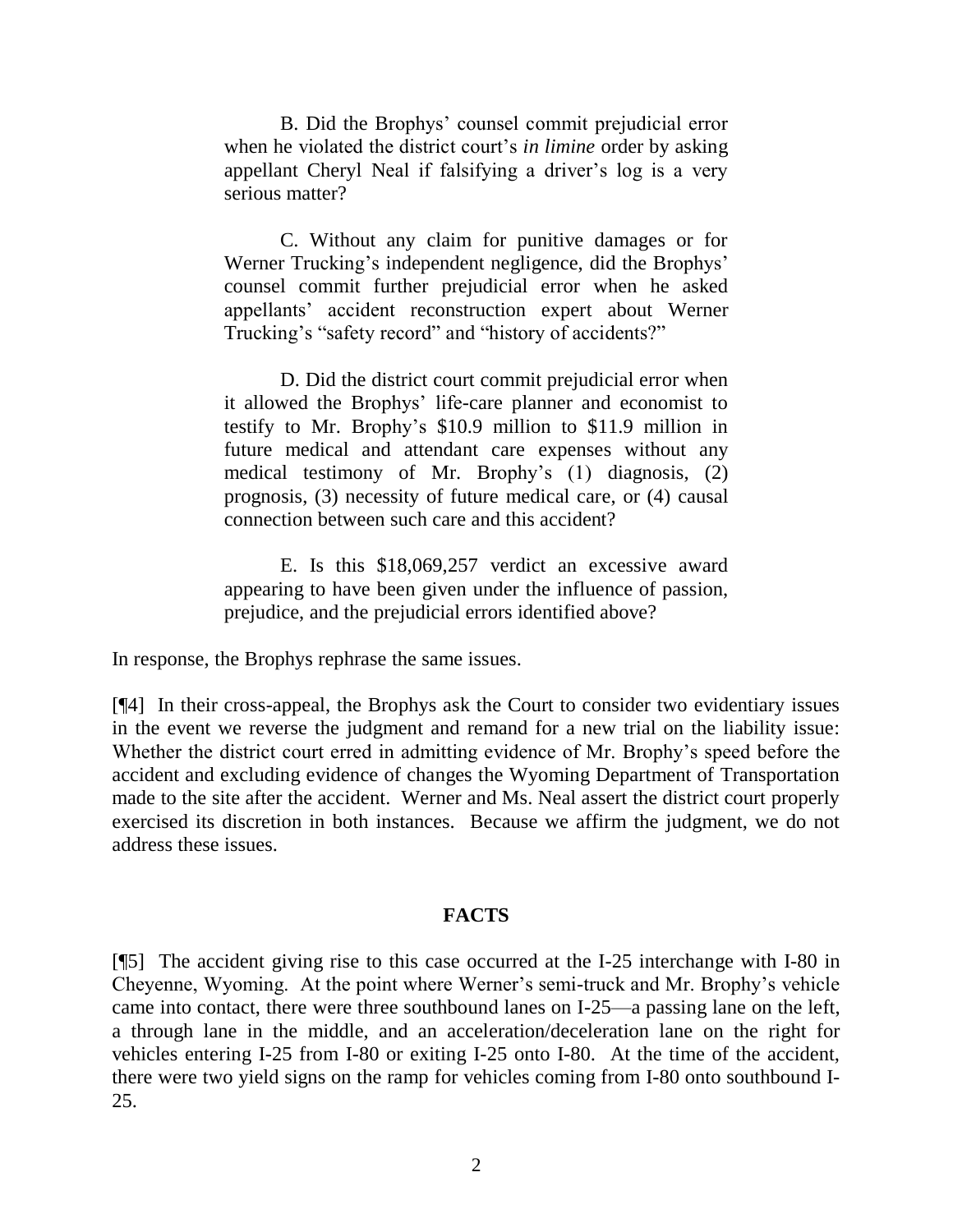[¶6] On July 25, 2006, Ms. Neal was driving Werner's semi-truck southbound in the through lane on I-25 approaching the I-25 interchange with I-80. At the same time Mr. Brophy was traveling westbound in his BMW on I-80. Mr. Brophy exited I-80 and proceeded around the ramp of the cloverleaf toward southbound I-25 and into the acceleration/deceleration lane to the right of the through lane in which Ms. Neal was traveling. The right front wheel of the semi-truck hit the left rear side of the BMW, causing the BMW to spin, skid backwards across the highway to the east and hit the guardrail before being broad-sided by another semi-truck traveling in the left passing lane. Mr. Brophy suffered catastrophic injuries in the accident.

[¶7] On March 8, 2007, Mrs. Brophy filed a complaint in which she alleged claims against Werner and Ms. Neal on behalf of her husband for negligence and on her own behalf for loss of consortium. She also alleged a claim for vicarious liability against Werner. Werner and Ms. Neal (hereafter referred to together as simply Werner) denied the claims and asserted that Mr. Brophy's negligence caused the accident.

[¶8] The case was tried to a jury for seven days in June of 2008. The parties presented conflicting evidence concerning the location of the vehicles at the time they came into contact. The Brophys presented evidence showing the semi-truck caused the accident by suddenly moving over into the acceleration/deceleration lane occupied by the BMW without signaling or keeping a proper lookout for other traffic, hitting the BMW and causing it to spin across the highway where it was hit by the other semi-truck. Werner presented evidence that Mr. Brophy caused the accident by speeding up the ramp, ignoring the yield signs, crossing over into the through lane occupied by the semi-truck, and hitting the right front of the truck. The jury returned a verdict for the Brophys and awarded damages in the amounts of \$15,785,257 to Mr. Brophy and \$2,284,000 to Mrs. Brophy. Werner filed post-trial motions, which the district court denied. The parties appealed to this Court.

## **DISCUSSION**

#### *1. Jury Instructions*

[¶9] Werner contends the district court erred when it refused to give the following proposed instruction: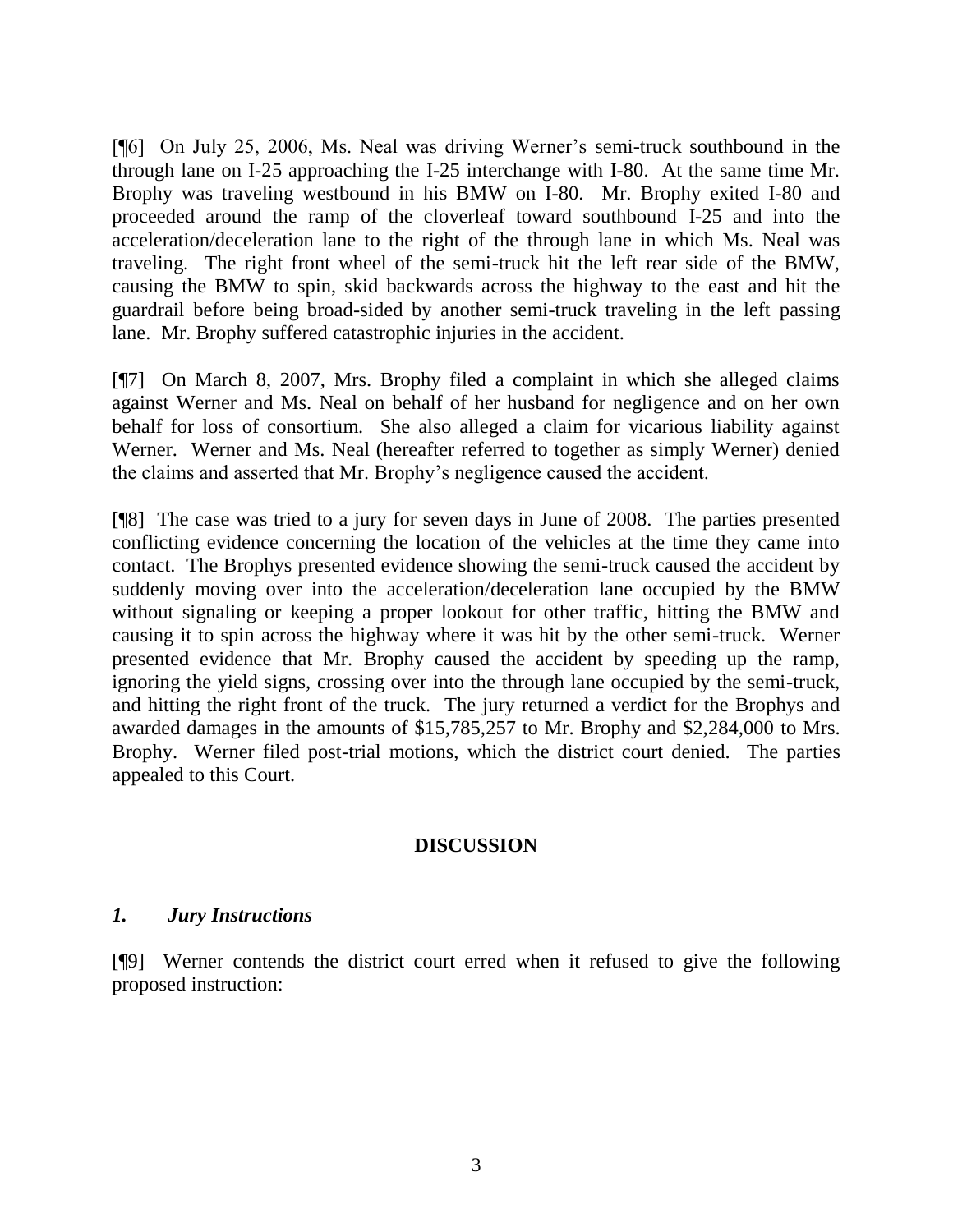#### **DEFENDANTS' PROPOSED JURY INSTRUCTION NO. C**

You are instructed that at the time of the event in question, that Wyoming's Uniform Act Regulating Traffic on Highways, at W.S. § 31-5-222(c), provided that:

The driver of a vehicle approaching a yield sign shall in obedience to the sign slow down to a speed reasonable for the existing conditions and, if required for safety to stop, shall stop . . . at the point nearest the intersecting roadway where the driver has a view of approaching traffic on the intersecting roadway before entering it. After slowing or stopping, the driver shall yield the right-of-way to any vehicle in the intersection *or approaching on another roadway so closely as to constitute an immediate hazard during the time the driver is moving across or within the intersection or junction of roadways. . . . If the driver is involved in a collision with . . . a vehicle in the intersection or junction of roadways, after driving past a yield sign without stopping, the collision shall be deemed prima facie evidence of his failure to yield the right-ofway*. (emphasis added.)

[¶10] Werner contends the district court erred further when it gave the following instruction, which omitted the last part of  $\S 31-5-222(c)$ :

### **INSTRUCTION NO. 5 VIOLATION OF STATUTE AS EVIDENCE OF NEGLIGENCE**

Violation of a statute is evidence of negligence. If you determine that a party violated a statute and that the violation played a substantial part in bringing about the injury or damage, then you may consider that fact together with all the other facts and circumstances in evidence in determining whether or not the party was at fault at the time of the occurrence. The following statutes of the State of Wyoming were in effect at the time of this accident:

3) The driver of a vehicle approaching a yield sign shall in obedience to the sign slow down to [a] speed reasonable for the existing conditions and, if required for safety to

. . . .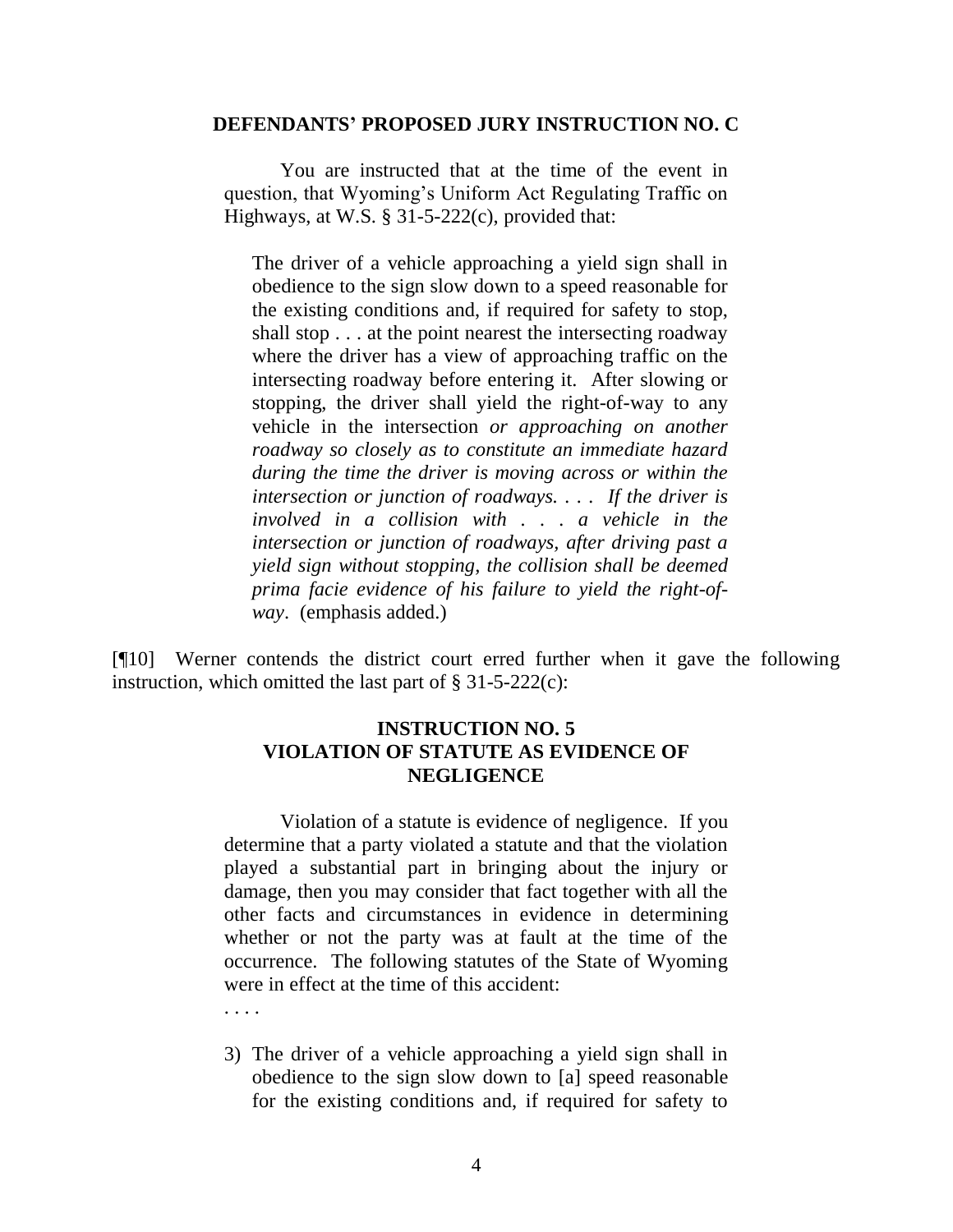stop, shall stop at the point nearest the intersection roadway where the driver has a view of approaching traffic on the intersecting roadway before entering it. After slowing or stopping, the driver shall yield the rightof-way to any vehicle in the intersection. Wyo. Stat. Ann § 31-5-222(c).

- 4) "Intersection" means the area within which vehicles traveling upon different highways joining at any angle may come in conflict. Wyo. Stat. Ann. § 31-5-  $102(a)(xvii)(A)$ .
- 5) "Right-of-Way" means the right of one  $(1)$  vehicle to proceed in a lawful manner in preference to another vehicle approaching under such circumstances of direction, speed, and proximity as to give rise to danger of collision unless one grants precedence to the other. Wyo. Stat. Ann. § 31-5-102(a)(xxxix).

[¶11] Werner contends the last part of § 31-5-222(c) contained in its proposed instruction C was critical because it created a statutory presumption that Mr. Brophy failed to yield the right of way which shifted the burden to the Brophys to prove that he did not fail to yield. The consequence of the district court's failure to give the instruction, Werner asserts, was that the jury was incorrectly instructed on the law and the burden of proof. The Brophys respond that Werner failed to object to the district court's ruling on the proposed instructions as required by W.R.C.P. 51(b); therefore, Werner waived the claim concerning instructional error absent plain error. Specifically, they assert Werner did not object to the district court's proposed instruction on the ground that the statute created a presumption which shifted the burden of proof nor did Werner offer an instruction to that effect.

[¶12] The record reflects the following events concerning the jury instructions. Werner offered instruction C along with its other proposed instructions prior to trial. Werner also offered instructions reciting the statutory definitions of "intersection" and "right-ofway." In addition, Werner offered an instruction defining "*prima facie* evidence" to mean "evidence that, unless rebutted, is sufficient on its face to establish a given fact relating to a party's claim or defense." Werner did not offer an instruction concerning statutory presumptions or the burden of proof.

[¶13] At the instruction conference, after hearing objections from the Brophys' counsel, the district court asked Werner's counsel if he objected to any of the court's proposed instructions. Counsel responded affirmatively and objected to the court's instructions on comparative fault, causation and the burden of proof on the grounds that they did not make it clear that, in addition to proving that Werner's negligence caused the collision, the Brophys also had to prove the amount of their damages. Counsel made no other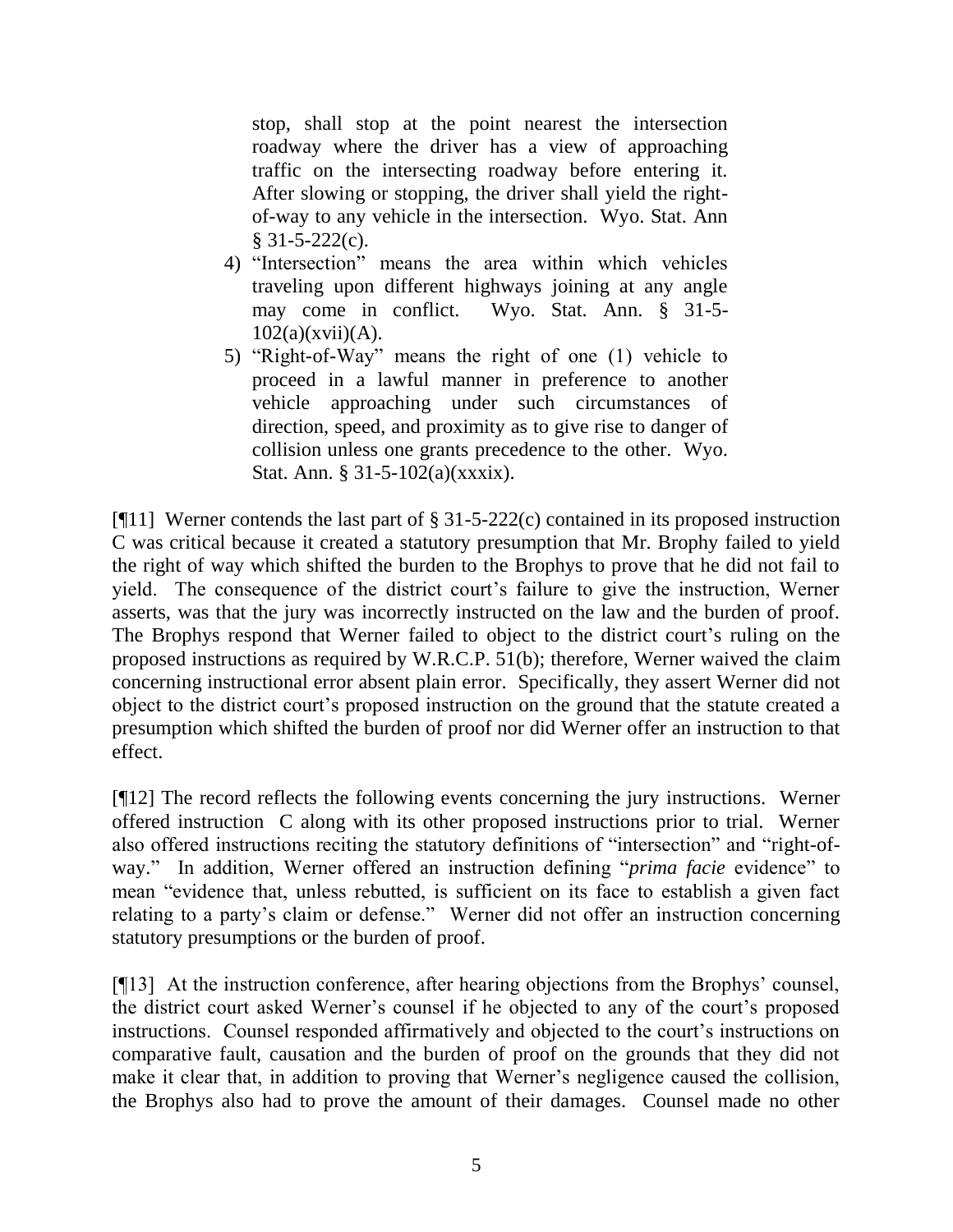objection to the district court's burden of proof instruction. Counsel then stated as follows:

> Instruction No. 5, which is the instruction dealing with violations of the statutes, in particular, Subparagraph 3, deals with the issue of yielding, and I had tendered to the court Defendant's Proposed Jury Instruction C, which was an excerpt of the applicable statute, 31-5-222, that contained information which the legislature advised if there is a collision and a yield sign, *prima facie* evidence is that the person with the yield sign is the one that essentially was at fault. I think that needs to be inserted back in here so that the legislature's full intent is provided to the jury.

> Again, I would tender . . . Defendant's Proposed Instruction C.

> \* \* \* I think the jury is adequately instructed on the duties to yield from Paragraph 3 if the rest of that statute were contained in there.

Counsel for Werner objected to some additional proposed instructions not at issue here and then stated: "[T]hat takes care of the objections that I have."

[¶14] The district court ruled that the instructions would be given as the court proposed them with the exception of one instruction not at issue on appeal. The district court then asked Werner's counsel if he wanted to offer any additional instructions. Counsel responded, "Only what I had submitted, Your Honor, five days before trial, and . . . the one I'm primarily interested in is one of my proposed, C, which was the failure to yield statute that contained that last provision." The district court reiterated its ruling that the instruction would be read to the jury as proposed.

[¶15] It is clear from the record that Werner objected to the omission from Instruction 5 of the last part of § 31-5-222 and offered an instruction in its place containing the omitted language. In its objection, Werner stated the omitted language was necessary to inform the jury the legislature intended that when a collision occurs after a yield sign the collision is *prima facie* evidence that the person with the yield sign was "essentially at fault." Werner did not argue, however, that the omitted language created a statutory presumption or changed the burden of proof. The question we must decide is whether Werner's objection was sufficient to preserve the issue it now raises on appeal, i.e., the district court erred in not instructing the jury that the last sentence of the statute created a presumption and changed the burden of proof on whether Mr. Brophy had failed to yield.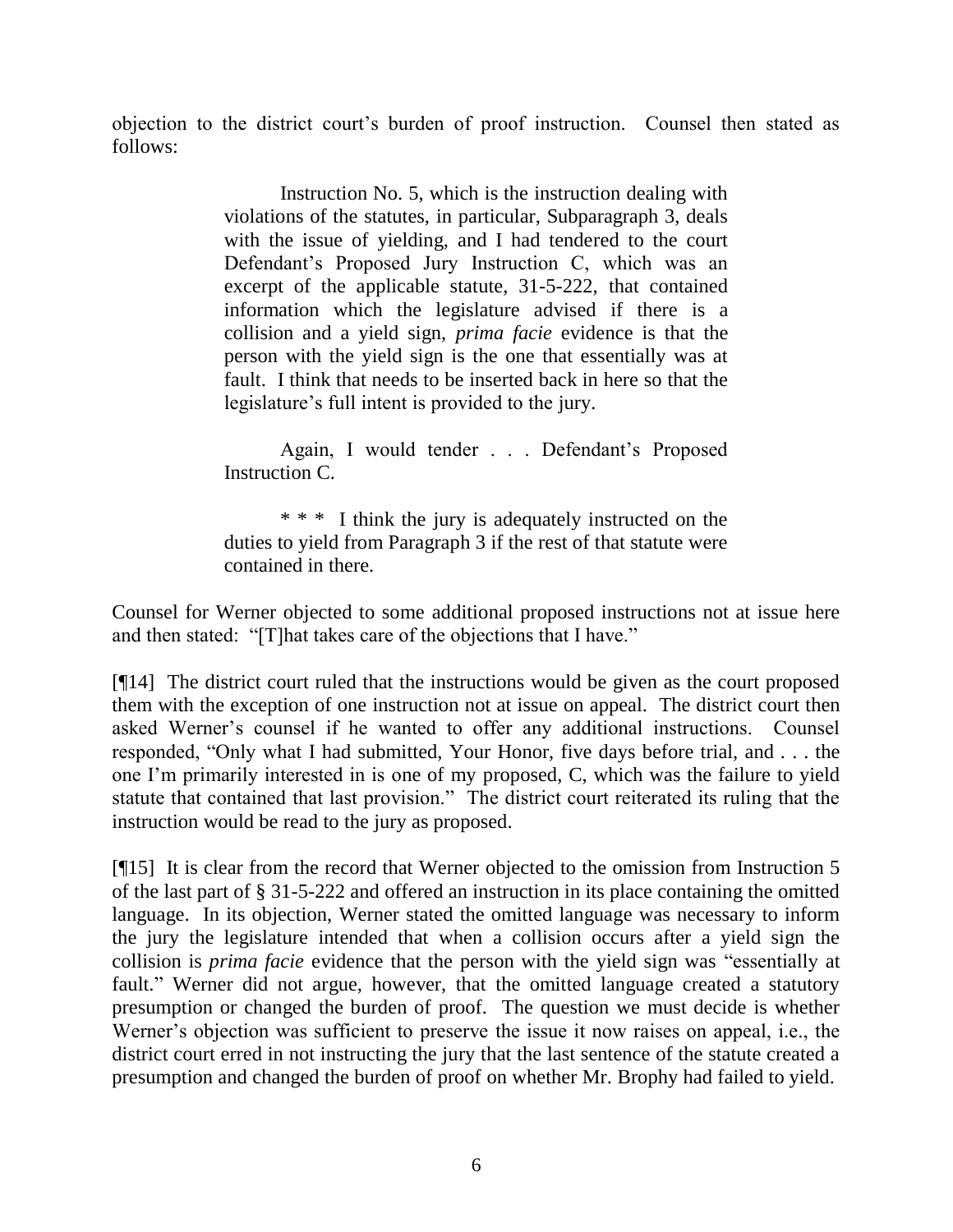[¶16] In deciding whether the objection was sufficient, we look first to the language of Rule 51(b), which provides as follows:

> (b) *Further instructions; objections*.—At the close of the evidence or at such earlier time during the trial as the court reasonably directs, any party may file written requests that the court instruct the jury on the law as set forth in the requests. The court shall inform counsel of its proposed action upon the requests prior to their arguments to the jury. Before the argument of the case to the jury has begun, the court shall give to the jury such instructions on the law as may be necessary. . . . *No party may assign as error the giving or the failure to give an instruction unless that party objects thereto before the jury retires to consider its verdict, stating distinctly the matter objected to and the grounds of the objection.*

(emphasis added)

[¶17] Considering claimed error in instructing the jury, we have consistently held:

We consider only those claims of error relating to jury instructions in those cases where proper objections were raised. Unless the circumstances justify a finding of plain error, we do not consider claims of error in jury instructions to which no objections were made.

*Landsiedel v. Buffalo Properties, LLC*, 2005 WY 61, ¶ 13, 112 P.3d 610, 614 (Wyo. 2005), citing *Triton Coal Co., Inc. v. Mobil Coal Producing, Inc*., 800 P.2d 505, 510 (Wyo. 1990).

[¶18] We have said:

The spirit and purpose of the rule is designed to appraise and inform the trial court of the purpose of the instruction in order that the judge may make such corrections as he deems necessary before submitting the instructions to the jury.

*Triton*, 800 P.2d at 510, quoting *Goggins v. Harwood*, 704 P.2d 1282, 1289 (Wyo. 1985). The rule requires counsel "to inform the district court of the nature of the contended error and the specific grounds of objection, so that the court may exercise judicial discretion in reconsidering the instruction to avoid error." Rittierodt v. State Farm Ins. Co., 3 P.3d 841, 843 (Wyo. 2000), quoting *Davis v. Consolidated Oil & Gas, Inc*., 802 P.2d 840, 843 (Wyo. 1990). It is insufficient merely to state that the instruction is not complete or an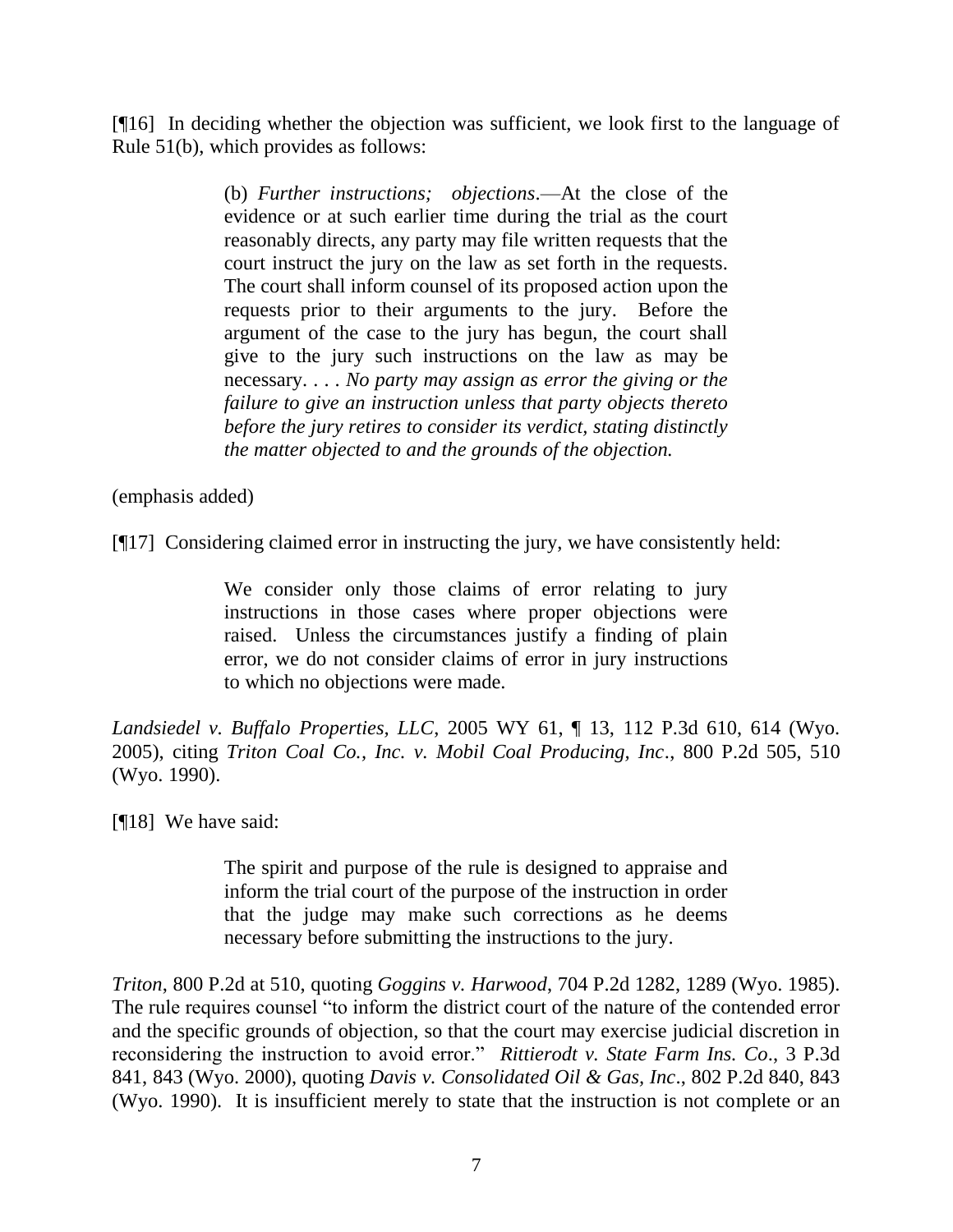accurate statement of the law. *Nish v. Schaefer*, 2006 WY 85, ¶ 18, 138 P.3d 1134, 1131 (Wyo. 2006). Even when the objection is that no instruction on a point of law should be given, in which case no alternative instruction is required, the objection must distinctly set out the matter objected to, along with meaningful, explanatory objections. *Runnion v. Kitts*, 531 P.2d 1307, 1312 (Wyo. 1975).

[¶19] We applied these principles in *Nish,* ¶ 19, 138 P.3d at 1141, to hold that the plaintiff's claim of instructional error would be reviewed only for plain error because, while he objected to the trial court's proposed instruction as an incorrect statement of the law, he did not offer an instruction correcting the claimed error. *See also Sunderman v. State Farm Fire & Casualty Co*., 978 P.2d 1167, 1170 (Wyo. 1999). In *Landsiedel*, ¶ 16, 112 P.3d at 615, we likewise reviewed the claim of instructional error for plain error because, although the plaintiff had brought the legal issues implicated in the instructions to the trial court's attention in pre-trial submissions and proceedings, he did not object to the court's rulings on the instructions at the formal instruction conference or offer reasons at that time why the instructions were necessary. *See also Haderlie v. Sondgeroth*, 866 P.2d 703, 715-16 (Wyo. 1993), concluding the party did not comply with Rule 51(d) by presenting a motion prior to trial asking for a particular instruction when he did not object to a contrary instruction during the instruction conference; *Triton*, 800 P.2d at 510, holding that a "constructive objection" to an instruction in a pretrial memorandum and during an unrecorded instruction conference did not satisfy Rule 51.

[¶20] In *Loya v. Wyo. Partners of Jackson Hole, Inc*., 2004 WY 123, ¶ 16, 99 P.3d 972, 978-79 (Wyo. 2004), we applied Rule 51(d) to decline to consider at all a claim of error involving a special verdict form when the party offered no objection in district court. We said:

> We do not think it harsh or unreasonable to require a litigant, when an opportunity is afforded during the trial, to timely bring a matter such as this to the attention of the trial court in order that it might be corrected, and failing to do this he shall not be heard here to complain. . . . Mr. Loya's failure to object is fatal to his appeal. A careful reading of the special verdict form would have alerted Mr. Loya to the possibility of the jury making no findings on Mr. Schuler's individual liability for breach of contract. The parties are held accountable for creating and acquiescing to an inartfully drafted jury verdict form.

> We are not unsympathetic to Mr. Loya's dilemma. However, the matter of waiver is grounded, among other things, on the proposition that jury trials are time-consuming and costly proceedings, and while litigants are entitled to a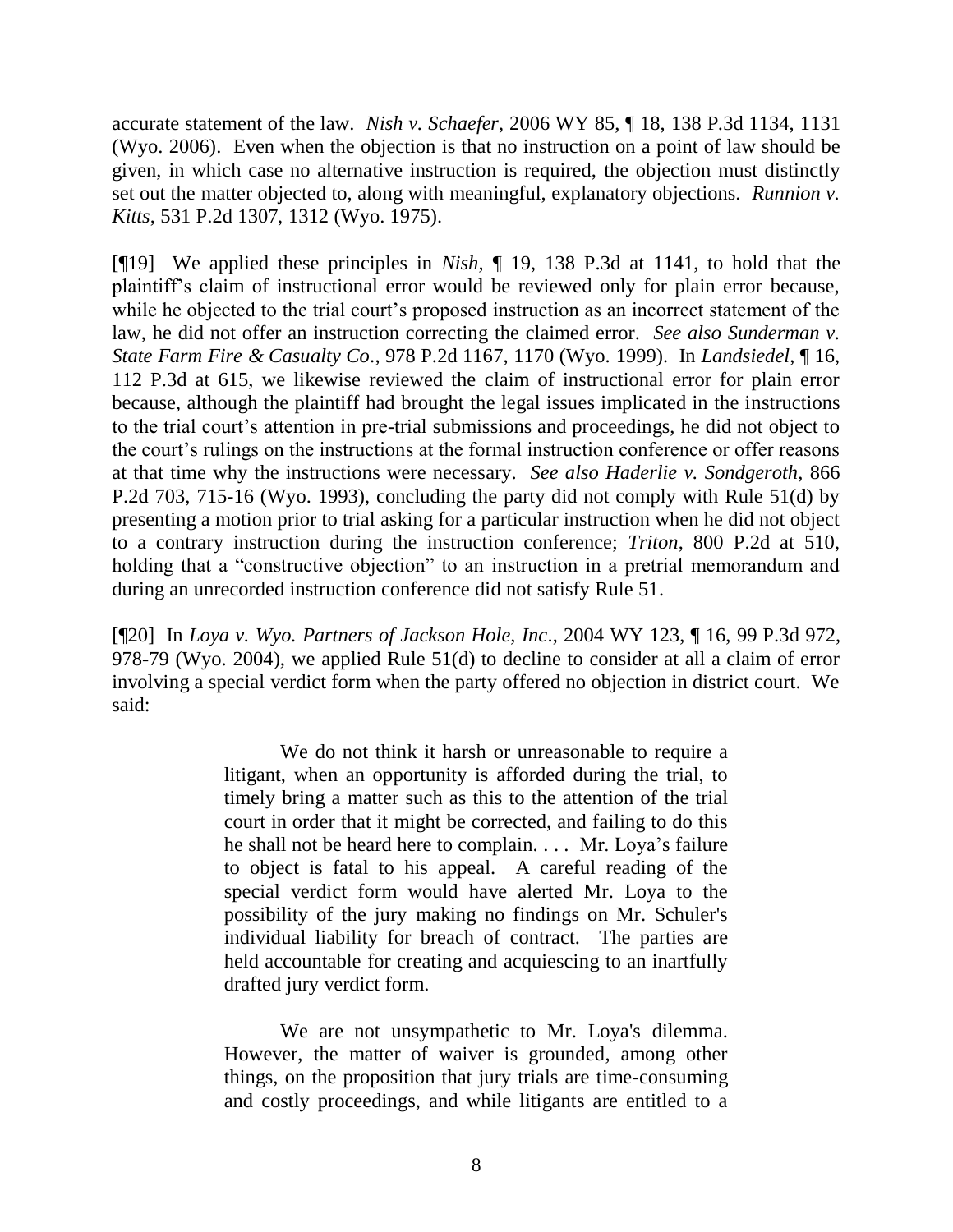fair trial, they have responsibilities to assist the trial court in bringing about such a result. Mr. Loya provides us with no authority that would allow us to alter the district court's judgment, which is founded upon the jury's specific findings. . . . .

Having not properly preserved the issue before the district court, Mr. Loya is foreclosed from raising objections to the verdict form on appeal.

[¶21] In contrast, in *Daley v. Wenzel*, 2001 WY 80, ¶ 30, 30 P.3d 547, 555 (Wyo. 2001), we reviewed a claim of instructional error even though the party claiming error on appeal had not objected in district court. We did so, however, because another party had objected to the instruction which we concluded satisfied Rule 51(b). That is, by virtue of the other party's objection, the trial court was fully informed of the nature and specific grounds of the asserted error and had the opportunity to reconsider and, if necessary, modify the instructions in order to avoid error. In *Kemper Architects, P.C. v. McFall, Konkel & Kimball Consulting Engineers, Inc.,* 843 P.2d 1178, 1183 (Wyo. 1992), we reviewed a claim of instructional error where an oral objection was made but no alternative instruction was offered, concluding that the oral objection satisfied Rule 51(b) because it distinctly stated the objectionable matter and grounds for the objection.

[¶22] None of these cases involved the precise issue we are presented with here, where Werner offered its own instruction and objected to the court's proposed instruction but did not fully explain the grounds for the objection or offer alternative instructions addressing the statutory presumption and burden of proof. The case most analogous to the present one is *City of Cheyenne v. Simpson*, 787 P.2d 580 (Wyo. 1990). The Simpsons sued the City for damages caused to their building by a truck bearing the City's logo. The jury instruction at issue read as follows:

> The presence of the seal or logo for the City of Cheyenne on a vehicle raises a presumption that the vehicle is owned by the City of Cheyenne, and that the driver of the vehicle is an employee of the City of Cheyenne acting within the scope of his employment. In order to rebut the presumption, the City of Cheyenne has the burden of proving that it did not own the vehicle or the driver was not an employee of the City.

*Id.* at 582. The City objected because in other cases where a similar presumption instruction had been given the driver's identity was known and the issue was whether he was acting as an agent of the employer. The City objected to giving the instruction where the driver was not named as a party and his identity was not known on the ground that the instruction did not accurately state the law. Finding that the City's objection amounted ―to nothing more than a naked claim that the instruction [wa]s not complete or an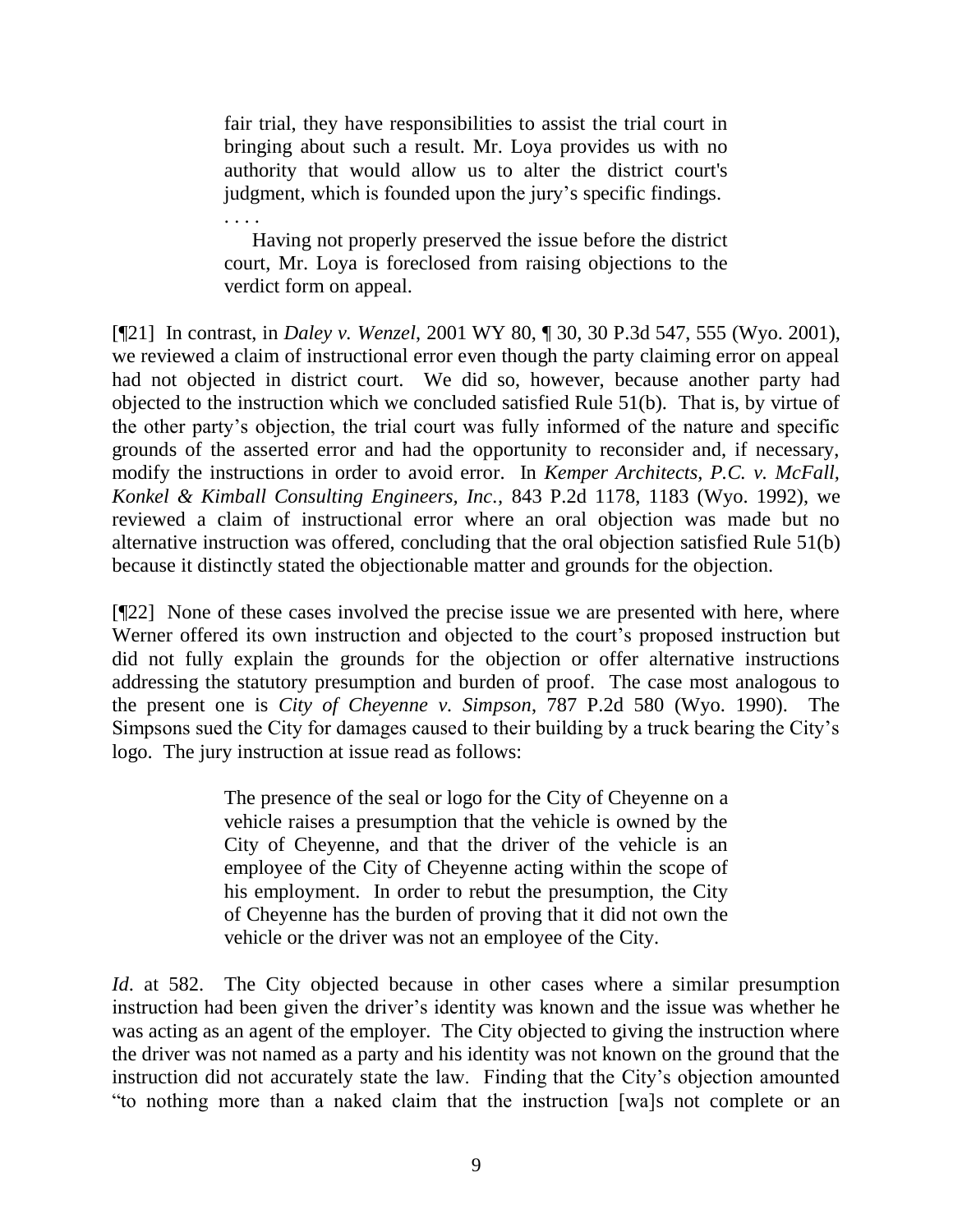accurate statement of the law," this Court concluded the objection did not meet the Rule 51(b) requirements. *Id*. The City asked this Court to review the instruction for plain error, arguing the district court should have instructed the jury that the City could rebut the presumption raised by the logo by showing the driver was not acting in the scope of employment, a new argument that the City conceded it had not presented to the trial court. We reviewed the issue for plain error, and found none. *Id.* at 583.

[¶23] As in *Simpson*, the argument Werner presents on appeal to this Court was not presented to the district court during the trial. Werner did not argue at trial, or offer an instruction stating, that the statute created a presumption that shifted the burden of proof. Consequently, the district court was not fully informed of the nature and specific grounds of the asserted error and did not have the opportunity to reconsider and, if necessary, modify the instructions in order to avoid error. Under these circumstances, the spirit and purpose behind Rule 51(b) were not met. *Davis*, 802 P.2d at 843. Werner's objection was not sufficient to preserve the arguments it presented later in its post-trial motion and this appeal.

[¶24] We turn to the question of whether Werner's failure to present an adequate objection in the district court is fatal to the issue, or whether we will review it for plain error. Late in his argument before this Court, Werner's appellate counsel stated that this is a plain error issue, effectively conceding that trial counsel's objection did not preserve the statutory presumption issue and that our review is not for abuse of discretion as it would have been had a proper objection been made. Counsel's concession that this is a plain error case does not automatically entitle Werner to review. We have said:

> [A]pplication of the plain-error doctrine must be exercised cautiously only in exceptional circumstances and must not be applied unless its denial would seriously affect the fairness, integrity or public reputation of judicial proceedings.

*Triton*, 800 P.2d at 511 (citation omitted). We also have said:

It is the duty of the attorneys in each case to determine which legally acceptable instruction best presents the client's case. Neither the judge, nor the appellate court, has the appropriate perspective to make such a decision. Even if they did understand the case better than the attorney presenting it, their role prohibits them from urging one instruction over another providing both are legally sound. Thus, unless an instruction can be said to have plainly caused a fundamental prejudice to the defendant's legal rights, we will not overturn it on appeal unless it was objected to during the trial and a proper instruction was offered in its place.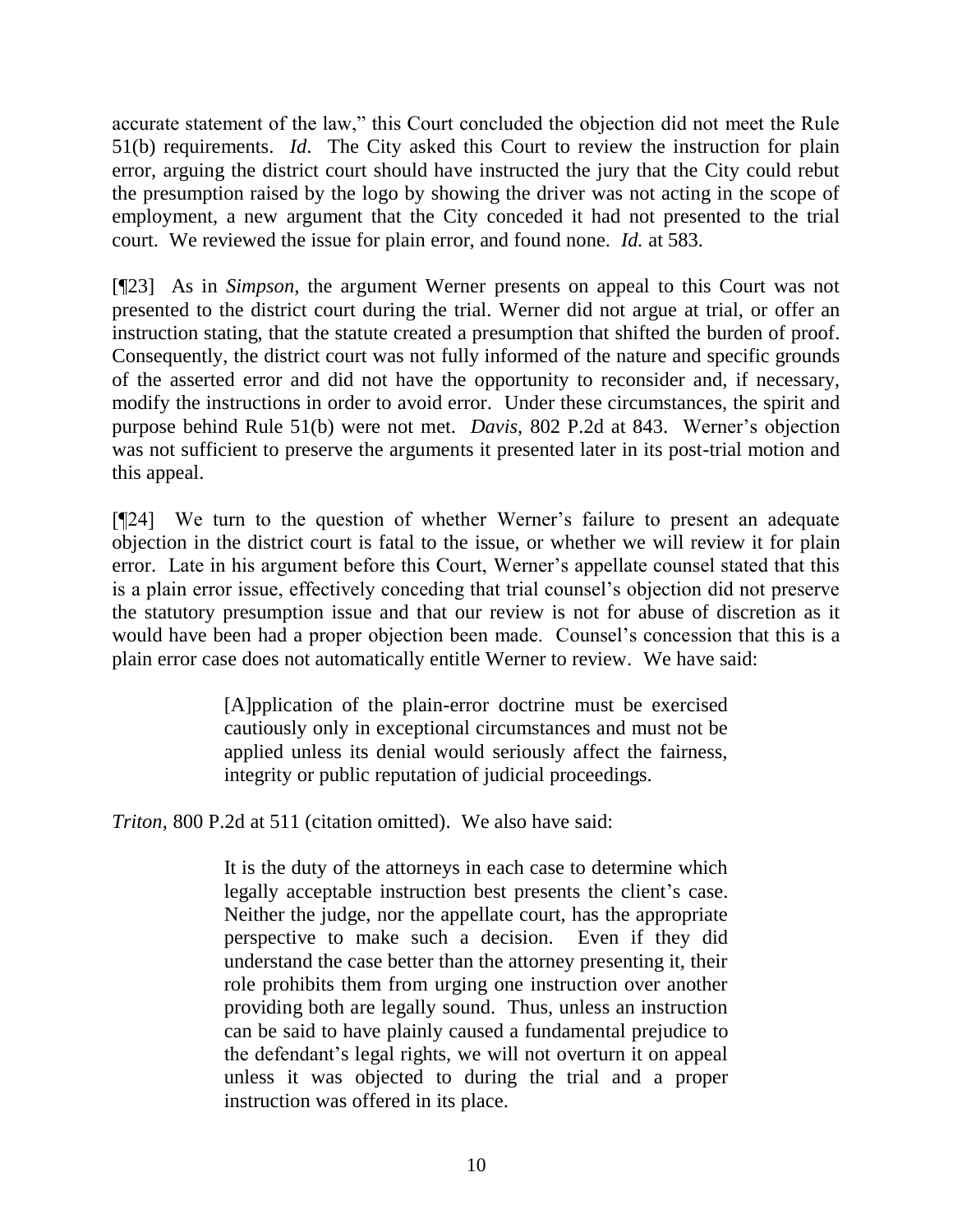*Id.* at 512 (citation omitted).

[¶25] The record is clear that Werner objected to Instruction No. 5 and offered proposed Instruction C. Thus, this is not a case, like *Loya*, ¶ 15, 99 P.3d at 978, where no objection was made and we declined to consider the issue even for plain error. However, as in *Simpson*, the argument Werner presented post trial was not presented to the district court during the trial. In accordance with this precedent, we proceed with the plain error analysis. $<sup>1</sup>$ </sup>

[¶26] To establish plain error, Werner must show: the record clearly reflects the jury was not instructed concerning the last part of § 31-5-222(c); the fact that the jury was not so instructed transgressed a clear rule of law; the error affected Werner's substantial right; and the error materially prejudiced Werner. *Nish*, ¶ 18, 138 P.3d at 1141.

[¶27] Werner has met the first requirement of the plain error test—the record clearly reflects that the district court did not instruct the jury on the last part of the statute. Whether Werner can meet the second requirement for plain error is not so easily determined. In its post-trial motion and before this Court, Werner contended that the law is clear that statutes making the fact of a collision *prima facie* evidence of a failure to yield create a presumption that can be overcome only by evidence countering the presumption. Werner further contended that the law is clear that a jury must be instructed on a presumption created by a statute that uses the phrase "*prima facie* evidence." Werner cites *Hildebrand v. Chicago, B.&Q.R.R*., 45 Wyo. 175, 17 P.2d 651 (Wyo. 1933); *Worth v. Worth*, 48 Wyo. 441, 49 P.2d 649 (Wyo. 1935); *O'Neal v. State*, 498 P.2d 1232 (Wyo. 1972); and *Huff v. State*, 992 P.2d 1071 (Wyo. 1999), as support for these assertions.

[¶28] In *Hildebrand*, the Court considered whether Wyo. Rev. St. § 38-236 (1931) created a statutory presumption. The statute provided that a plaintiff in an action to recover for cattle killed on a railroad company's tracks made out a *prima facie* case by proving the loss of his cattle. The Court construed the statute to mean that when the fact of injury was shown "it shall be *prima facie* evidence, or it shall be presumed as a matter of law, that the railroad company is liable, or that it has been so negligent in the performance of its duty so as to entitle the plaintiff to recover, unless such *prima facie*

 $\overline{a}$ <sup>1</sup> We apply the plain error standard because a proper objection was not made. However, as discussed below in paragraph 35, we are not persuaded that the district court committed error, plain or otherwise, in declining to give the instruction. Even under the abuse of discretion standard applicable when proper objection is made we would conclude the district court's decision not to give the instruction was reasonable. In light of the conflicting evidence presented and the uncertainty among courts and legal scholars as to whether juries ought to be instructed on presumptions in negligence cases where the evidence is conflicting, the district court acted reasonably in rejecting the instruction. Under either a plain error or abuse of discretion analysis, the result would be the same.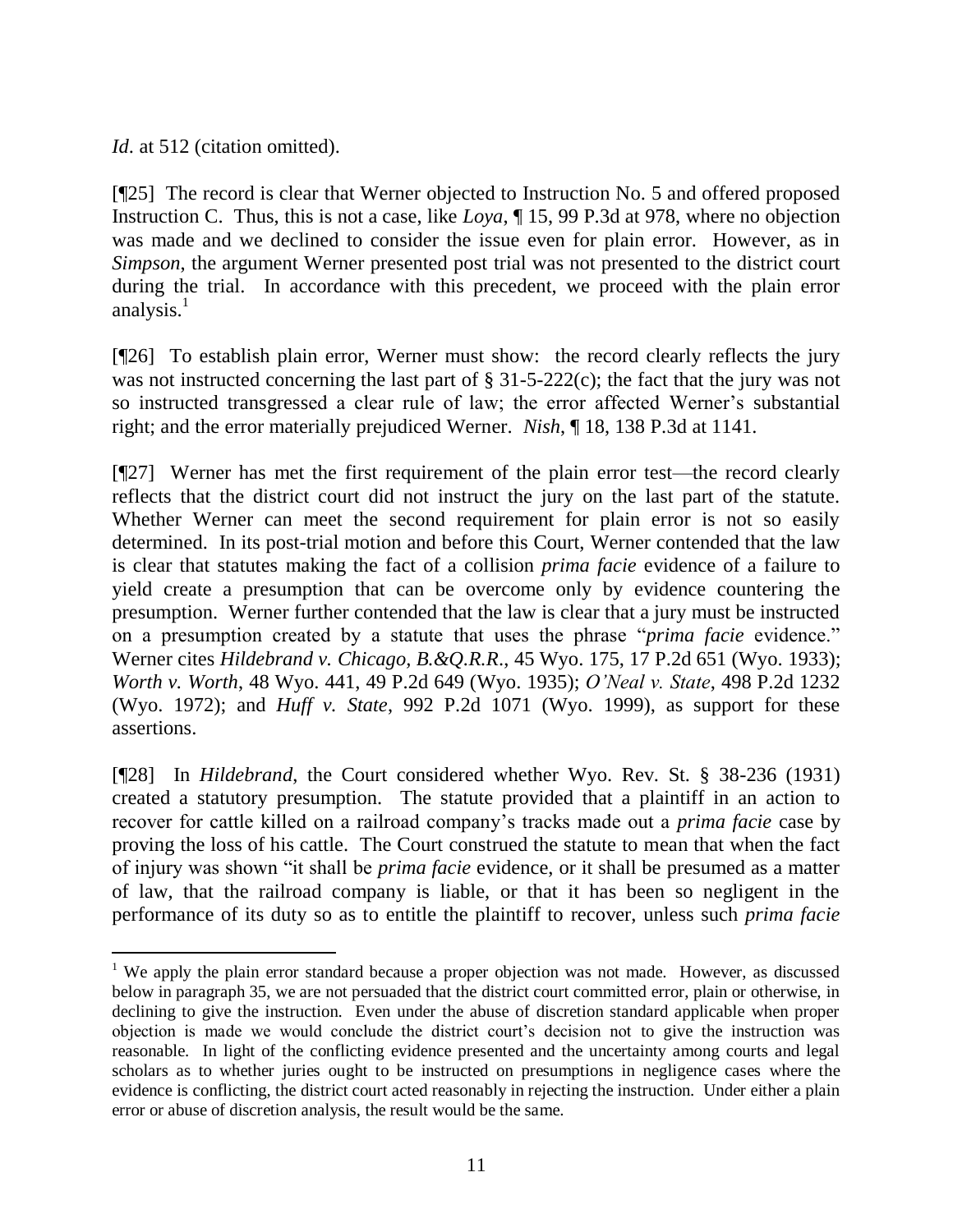evidence or presumption is rebutted." *Hildebrand*, 17 P.2d at 653. The Court discussed cases from other jurisdictions in which courts considered whether juries should be instructed concerning statutory presumptions, including cases holding that juries should not be so instructed but are to decide cases based upon the evidence. No instructional error was claimed in *Hildebrand*, however, so the Court did not reach the question. Thus, *Hildebrand* does not support Werner's contention that the law is clearly established that a jury must be instructed on a statutory presumption.

[¶29] In *Worth*, wife brought an alienation of affection case against her in-laws. On appeal, the Court considered whether the trial court erred in refusing to instruct the jury that the law presumed a parent's counsel to his or her son was given in good faith and the burden was on the plaintiff to prove that it was not. The Court held that the requested instruction, or the fundamental ideas contained therein, should have been given to the jury. *Worth*, 49 P.2d at 656. However, the Court reached that result only after noting that the practice of instructing juries concerning presumptions had been questioned and was considered improper in negligence cases when conflicting evidence was presented. *Id.* at 651. Additionally, the Court expressly limited its holding in *Worth* "to the exact presumption" before it and declined to decide that the failure to give the instruction required reversal. *Id.* at 655-56. Like *Hildebrand*, *Worth* does not support Werner's contention that the law is clearly established that a jury must be instructed in a negligence case concerning any statutory presumptions.

[¶30] *O'Neal* and *Huff* were criminal cases in which the defendants were convicted of check fraud. Those cases involved statutory language to the effect that proof that the defendant did not have an account or did not have sufficient funds in the account was *prima facie* evidence that he intended to defraud. In *O'Neal*, the Court said the statute at issue created a presumption which was rebutted, thereby losing its probative force, by evidence that the defendant had disclosed at the time she delivered the check that she did not have sufficient funds to pay it. The Court reversed the conviction because there was insufficient evidence to support a finding of intent to defraud. *O'Neal*, 498 P.2d at 1236. There was no discussion concerning whether the jury was or should have been instructed concerning the presumption.

[¶31] *Huff* similarly does not provide support for Werner's assertion. The issue there was whether a jury instruction included a permissive inference, in which case it was appropriate, or a mandatory presumption, which would have violated due process. The Court concluded the instruction contained a permissive inference because it did not tell the jury that it had to find intent to defraud from the State's evidence that the defendant failed to pay the checks after receiving notice of nonpayment; rather, the instruction told the jury it could consider the evidence of failure to pay as evidence of intent. *Huff*, 992 P.2d at 1075. Considering the permissive inference instruction along with all of the other instructions, the Court concluded the jury was properly instructed concerning the applicable law. *Id.*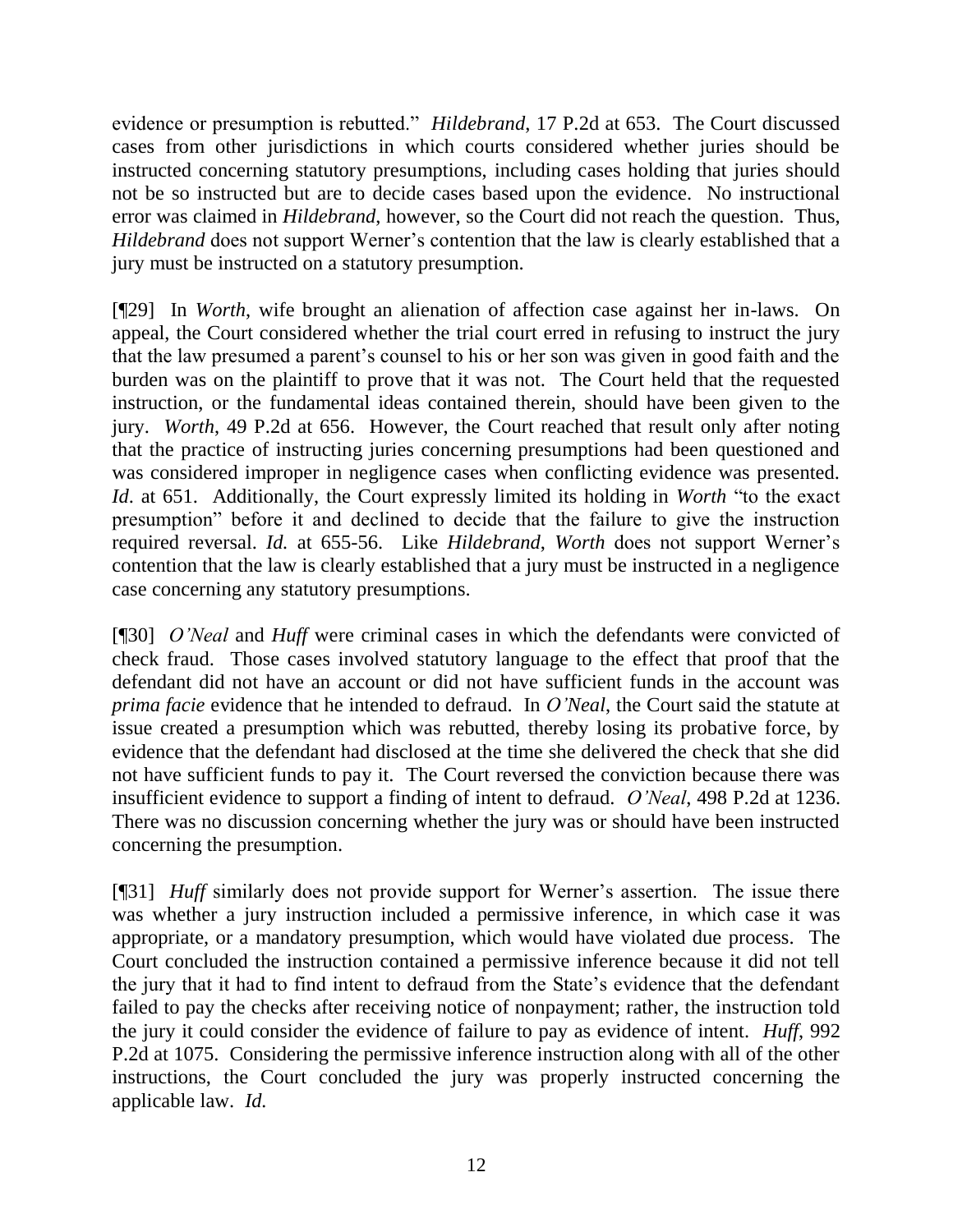[¶32] In addition to the above Wyoming cases, Werner also cites Christopher B. Mueller, *Instructing the Jury Upon Presumptions in Civil Cases: Comparing the Federal Rule 301 with Uniform Rule 301*, XII *Land & Water L. Rev*. 219 (1977). In particular, Werner cites to Professor Mueller's discussion of the "reformist" theory of presumptions under which the jury is instructed that it should find the presumed fact unless it believes by a preponderance of the evidence that the presumed fact is untrue. *Id.* at 220. Professor Mueller compares the "reformist" theory and the "traditional" theory, in which the jury is not instructed on a presumption when the party contesting the presumed fact produces sufficient evidence contradicting it to overcome the presumption. *Id*. Although Professor Mueller advocates for the "reformist" theory, his article reflects considerable disagreement concerning the appropriateness of instructing the jury concerning presumptions. *Id*. at 221. Rather than supporting Werner's contention that the district court transgressed a clear rule of law in failing to instruct the jury concerning any presumption created by the last sentence of § 31-5-222(c), Professor Mueller's article demonstrates that the law relating to jury instructions on statutory presumptions is not clear. Moreover, in his article, Professor Mueller is careful to note that whether a presumption instruction will be given depends upon whether one is properly requested in accordance with Rule 51. *Id*. at 284. Nowhere does he suggest that it is error, plain or otherwise, for a trial court not to give a presumption instruction when no party has requested it.

[¶33] In its reply brief, Werner argues that W.R.E. 301 is dispositive of this issue.<sup>2</sup> The rule provides as follows:

## **Rule 301. Presumptions in general in civil actions and proceedings.**

 (a) *Effect*.— In all civil actions and proceedings not otherwise provided for by statute or by these rules, a presumption imposes on the party against whom it is directed the burden of proving that the nonexistence of the presumed fact is more probable than its existence.

Werner contends Rule 301 constitutes the clear rule of law necessary for a showing of plain error.

[¶34] Courts that have addressed the issue disagree about whether juries should be instructed on presumptions under Uniform Rule 301. *See Smith v. Angell*, 830 P.2d 1163, 1166 (Idaho 1992), holding it was reversible error to instruct the jury that the law

 $\overline{a}$ 

 $2$  Although Werner did not address Rule 301 in its opening brief to this Court, it did cite the rule to the district court in support of its post-trial motion.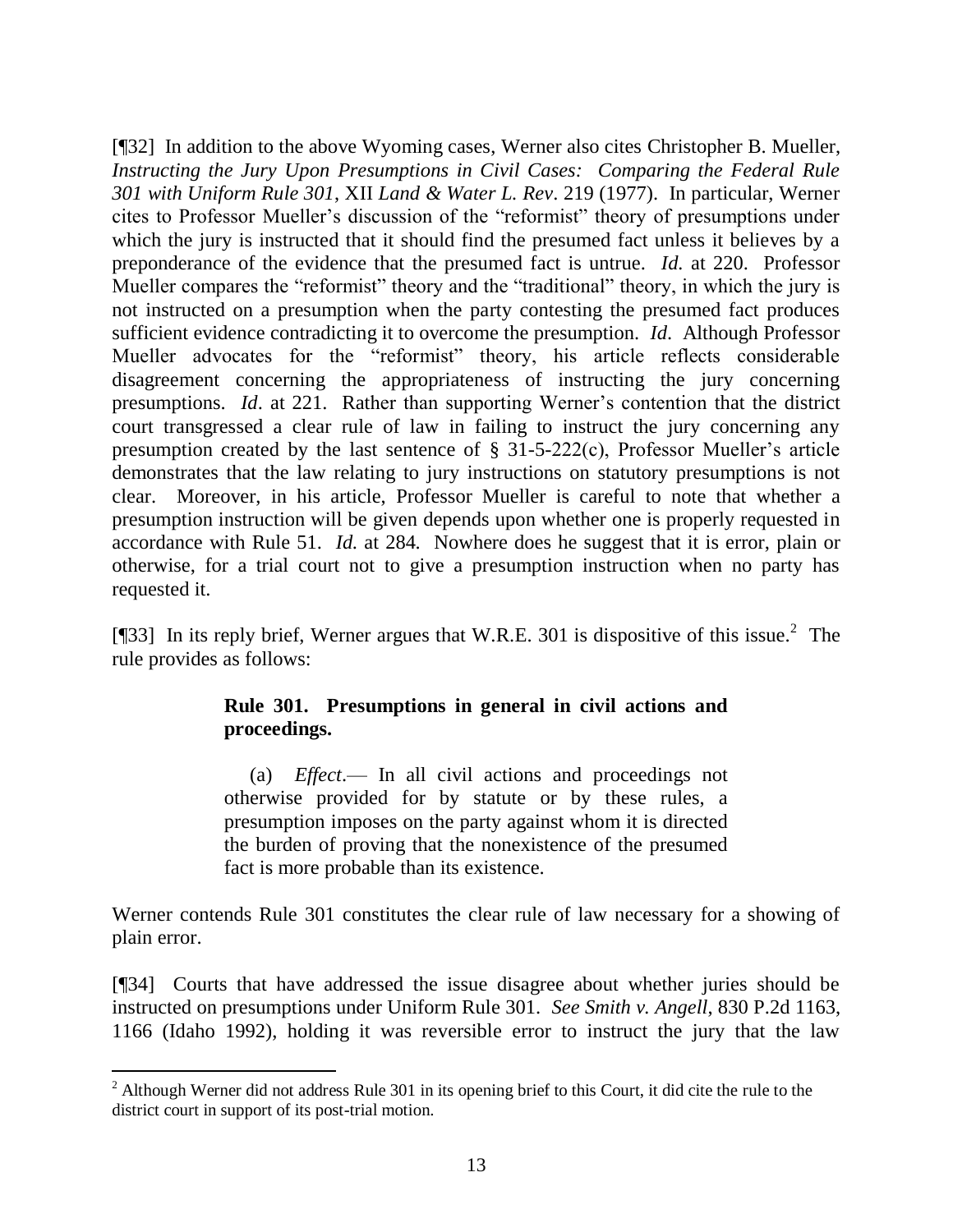presumed the deceased was exercising ordinary care; *Schultz v. Ford Motor Co*., 857 N.E.2d 977 (Ind. 2006), reversing an appellate court holding that it was reversible error to give a jury instruction on a presumption; *Hanson v. Roe*, 373 N.W.2d 366, 371 (Minn. Ct. App. 1985), the trial court properly concluded the jury should not be instructed on the presumption of due care; *Armstrong v. West Texas Rig Co*., 339 S.W.2d 69, 74 (Tex. Ct. App. 1960), finding no error in trial court's refusal to instruct jury regarding presumption. While Rule 301 addresses the effect of a presumption on the burden of proof, it does not establish that the district court was required on its own initiative to instruct the jury that § 31-5-222(c) created a presumption that Mr. Brophy failed to yield, thereby shifting the burden to the Brophys to prove that he did yield.<sup>3</sup> Not only is the law not clearly established on that issue, it also is not clear that such an instruction would have been appropriate under the particular facts of this case.

[¶35] The parties hotly contested before and during the trial whether the statute applied at all to this interchange where, the Brophys contended, there was no "intersection or junction of roadways" and traffic instead "merged" onto I-25. Even if the statute did apply to this interchange, the parties contested whether Mr. Brophy was required to yield to all traffic in any lane on I-25, or only traffic traveling in the acceleration/deceleration lane or signaling the intent to move into that lane. The Brophys contended, and presented evidence supporting the contention, that Mr. Brophy was not at fault because the acceleration/deceleration lane was empty when he approached it, the Werner truck was in the through lane, he acted appropriately in moving into the empty lane, Ms. Neal did not signal or otherwise indicate that she intended to change lanes and, without keeping a proper lookout, she suddenly changed lanes and hit his vehicle. The conflicting contentions and evidence presented factual questions for the jury to decide, and an instruction requiring a finding that Mr. Brophy had failed to yield because the collision occurred arguably would not have been appropriate.

[¶36] We previously have noted that it is easy to "become lost in the 'trees' of presumptions and shifting burdens of proof, and lose sight of the 'forest' – the sufficiency of the evidence . . . ." *Lincoln County Bd. of Comm'rs v. Cook,* 2002 WY 23, ¶48, 39 P.3d 1076, 1089 (Wyo. 2002). A presumption is merely a "required conclusion in the absence of explanation." *Id.*, quoting *Hillard v. Marshall*, 888 P.2d 1255, 1260 (Wyo. 1995).

 $\overline{a}$ 

<sup>3</sup> The only Wyoming case addressing Rule 301 is *Condict v. Whitehead, Zunker, Gage, Davidson & Shotwell*, 743 P.2d 880 (Wyo. 1987), in which the jury was instructed that a rebuttable presumption exists that mail delivery occurs when it is properly addressed, stamped and mailed which presumption could be rebutted by a showing that the mail was not delivered, but that a denial of receipt did not overcome the presumption. We concluded the instruction did not accurately state the law because an uncorroborated statement of non-receipt was evidence for the jury to consider along with the presumption in deciding the factual question of whether delivery occurred. We held, however, that the error was waived because no alternative instruction was offered. Thus, *Condict* provides no assistance with the issues we are faced with here.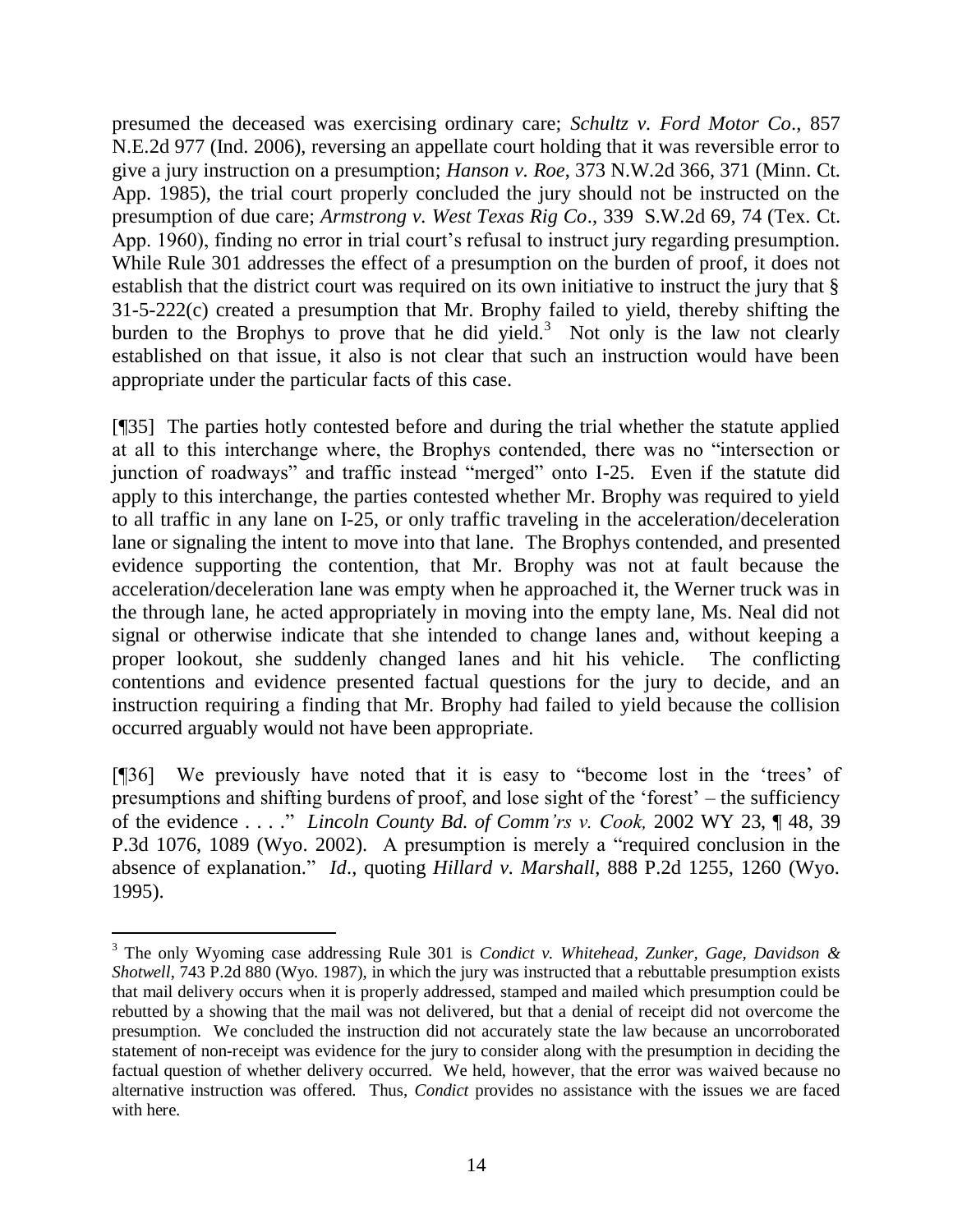A presumption is not a magic elixir that imbues its holder with an exalted level of protection against an evidentiary attack. A presumption simply means that in the absence of any other evidence to the contrary, the fact presumed is conclusive. If, however, there is sufficient evidence to the contrary, then it becomes a question of weight and credibility for the trier of fact.

*Id*.

[¶37] Had there been no evidence that Mr. Brophy exercised due care and that Ms. Neal did not, Mr. Brophy's failure to yield would have been conclusively presumed by the fact that the collision occurred. However, the Brophys presented evidence that Mr. Brophy exercised due care under the circumstances and so the question of ultimate fault for the collision was one of weight and credibility for the jury. The question was really whether there was sufficient evidence to support the verdict. *Hillard*, 888 P.2d at 1260. Assuming the evidence in favor of the Brophys to be true, leaving out of consideration conflicting evidence presented by Werner, and affording the Brophys every favorable inference that may be reasonably and fairly drawn from the evidence, *Landsiedel*, ¶ 5, 112 P.3d at 612, we conclude sufficient evidence was presented to support the verdict.

[¶38] Caitlin King, the passenger in the left rear seat of Mr. Brophy's vehicle, testified that she had no sense that Mr. Brophy was going too fast up the ramp as they approached I-25 and, based upon what she saw and felt, she believed he was in control of the car. She further testified that when they came off the ramp onto I-25, they were in the acceleration/deceleration lane and never left that lane. She testified she had no doubt that the Werner truck came into the lane they were in and hit them.

[¶39] Enda Mangan, the passenger in the front seat of the BMW, testified they were in the furthest right lane when he heard what sounded like a truck picking up speed and trying to get into the lane behind them. James Wilson, the driver of the semi-truck that broad-sided Mr. Brophy's car, testified that he came up behind the Werner truck in the through lane at about 55 miles per hour, it was slowing down, he did not know what it was intending to do and he pulled over into the left lane to pass it. He did not know whether the Werner truck stayed in the through lane or not, but as he passed it the BMW was suddenly directly in front of him.

[¶40] The Brophys also presented the testimony of two experts, Ronald Hensen, an accident re-constructionist, and Charles Roush, a safety consultant. Mr. Hensen testified that based upon his review of materials concerning the collision, he concluded that the BMW was in the acceleration/deceleration lane and the Werner truck was partially in the same lane when the two collided. He also testified that in his opinion, based upon his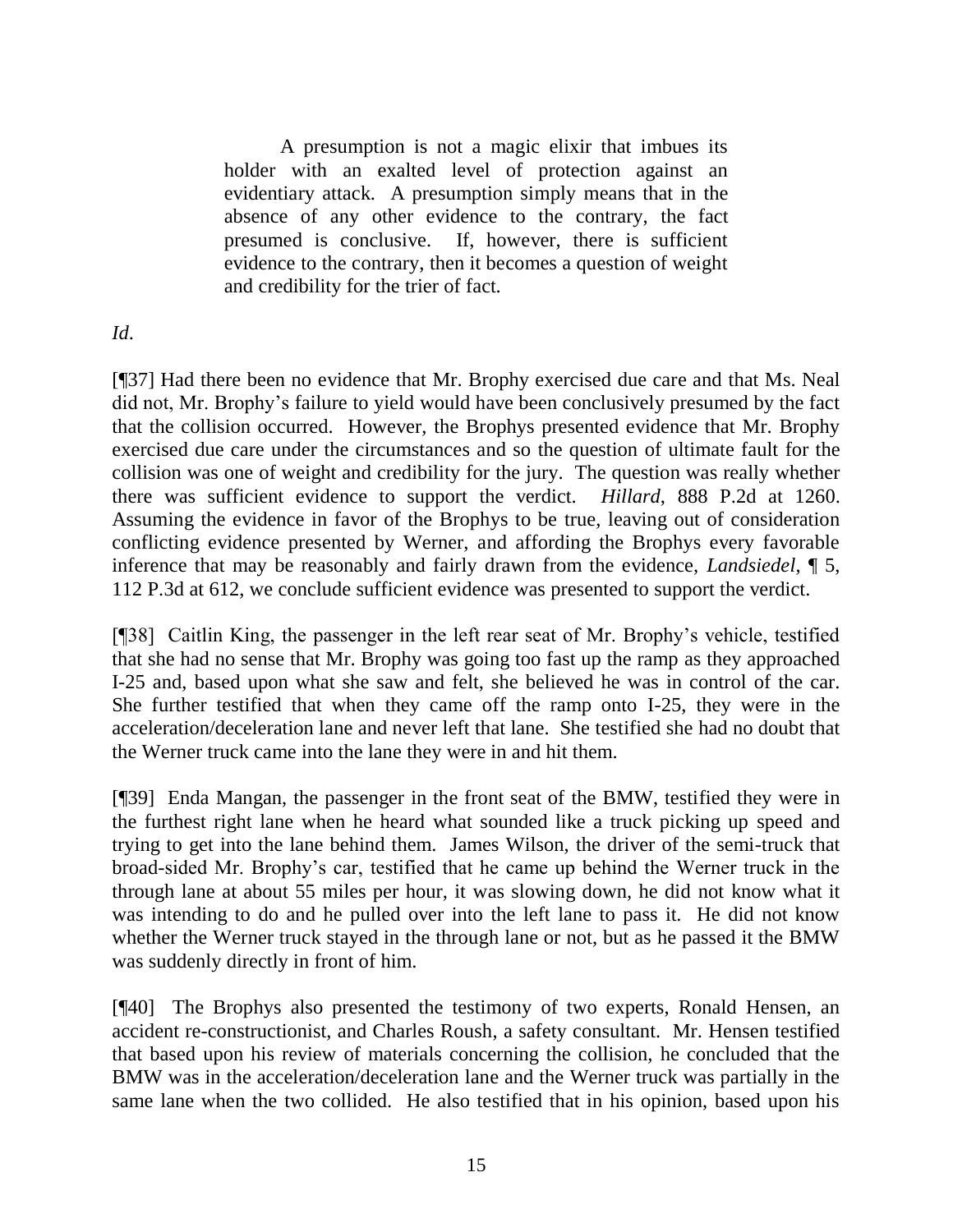investigation, the Werner truck hit the BMW rather than the other way round. Mr. Roush testified based upon his review of materials relating to the collision that Ms. Neal did not act in accordance with the standard of care of professional drivers if she remained in the through lane past the start of the deceleration lane and then suddenly, without signaling, moved into the deceleration lane just in time to make the exit.

[¶41] In addition to these witnesses, testimony from Werner's own witnesses raised questions about Werner's version of events. Wyoming Highway Patrol Trooper Jeremy Beck, who responded to and investigated the collision, testified that Ms. Neal told him at the scene that she was in the acceleration/deceleration lane when the BMW hit her. Based in part upon Ms. Neal's statements, Trooper Beck testified that he concluded the point of impact was in the acceleration/deceleration lane and that Mr. Brophy failed to yield. He further testified that if Ms. Neal testified at trial that she was completely in the through lane when the impact occurred, that would not be consistent with what he saw or understood her to say at the scene. As predicted during the Trooper's testimony, Ms. Neal testified that she was in the through lane, never left that lane and was in that lane when the BMW ran into her. She testified that at no time was she in or did she start to move into the acceleration/deceleration lane and Trooper Beck must have misunderstood her. These conflicting versions from Werner's witnesses as to where its semi-truck was when the impact occurred created factual questions for the jury to decide. Trooper Beck's testimony that he concluded Mr. Brophy failed to yield based in part on statements Ms. Neal denied having made left it to the jury to decide whom to believe. From the testimony, the jury could have decided Trooper Beck's conclusions were not credible, or it could have decided that Ms. Neal had changed her story.

[¶42] Trooper Beck also testified that vehicles traveling up the ramp to enter I-25 had a duty to yield to all traffic in the southbound lanes of I-25. However, responding to questions by the Brophys' counsel, he testified that if a vehicle traveling up the ramp toward I-25 had an empty acceleration/deceleration lane ahead of it and other vehicles traveling south in the through lane were not signaling the intent to move into the empty lane, then a reasonable motorist traveling up the ramp could move into the acceleration/deceleration lane. Werner's accident reconstructionist also testified that the collision could have occurred either as described by Ms. Neal or as described by the Brophys' witnesses, depending upon "who you believe." From this testimony, the jury reasonably could have decided that Mr. Brophy was not at fault.

[¶43] Werner points out that in ruling on the post-trial motions, the district court concluded that it should have instructed the jury on the entirety of § 31-5-222(c), that the statute created a presumption and how to apply the presumption. For the reasons discussed in the preceding paragraphs, we do not agree with that conclusion. However, we are in agreement with the district court's conclusion that instructing the jury that the statute created a presumption likely would not have changed the outcome. As the district court stated: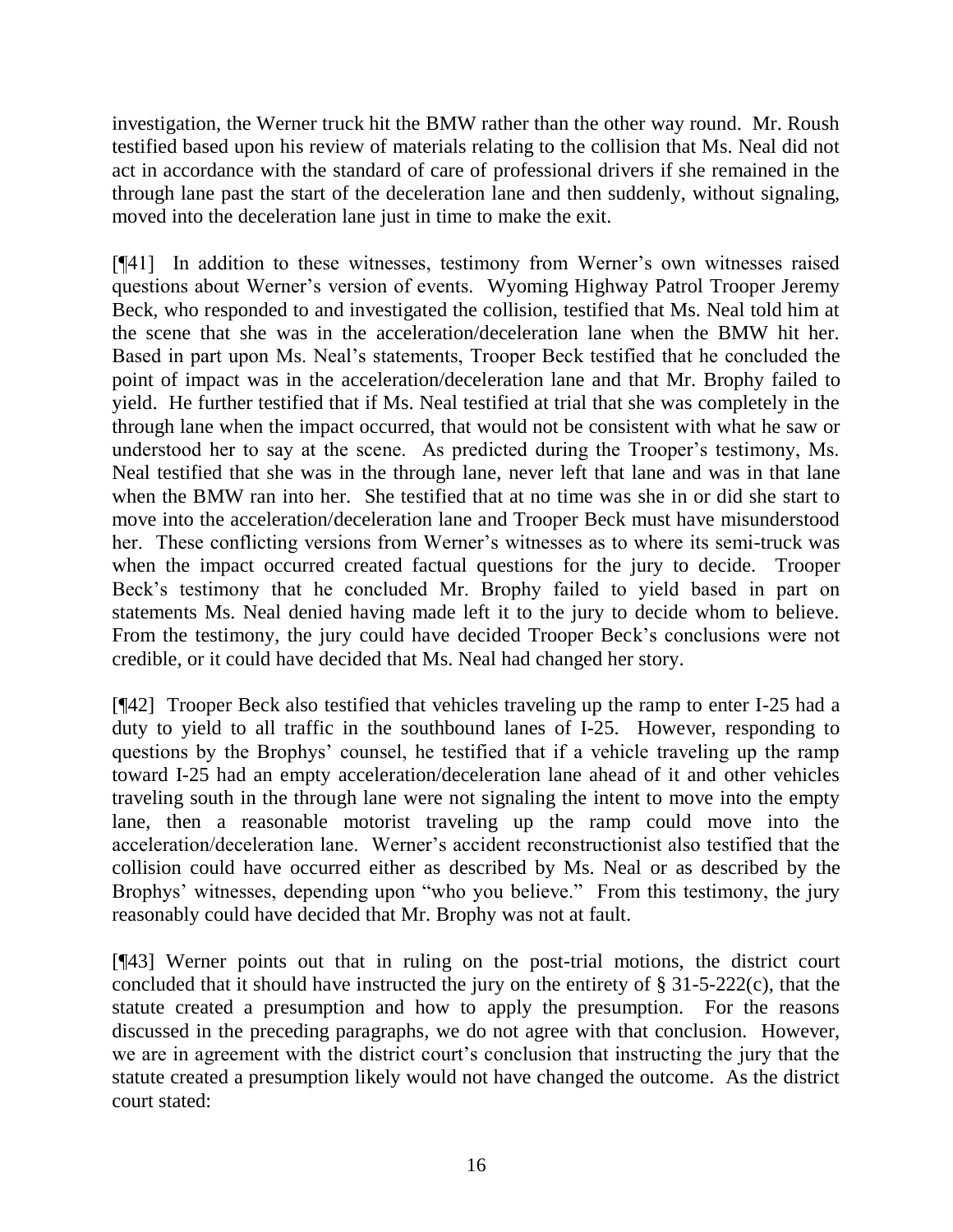The jury's attribution of 100% fault to defendants means that it found, necessarily, that Brophy in the facts and circumstances shown by the evidence, had no traffic to which he should yield or that his failure to yield did not cause the accident. Even defendants' expert, in the end, agreed that the accident could have happened either way, depending on whether one believed the driver of the truck or some of the other witnesses.

A further point is that the presumption would be that Brophy failed to yield, *not* that his failure caused the accident. The cause was the central factual issue for the jury. It is doubtful that an instruction on the presumption would have altered the outcome, in light of all of the evidence.

[¶44] Reviewing the claimed instructional error for plain error, we conclude Werner has not established that the district court transgressed a clear rule of law when it declined to instruct the jury on its own initiative that § 31-5-222(c) created a statutory presumption that Mr. Brophy had failed to yield and shifted the burden to the Brophys to show that he did yield. We further conclude that under the particular facts presented in this case, such an instruction may not have been appropriate; the question of fault was a factual one for the jury to decide based upon its assessment of the evidence presented and the witness' credibility. Additionally, we conclude that the evidence was sufficient to support the jury's verdict.

## *2. Questioning Ms. Neal Concerning Falsification of Driver's Log*

[¶45] Werner contends the Brophys' counsel committed prejudicial error when he asked Ms. Neal on cross-examination whether falsification of drivers' electronic logs was a serious matter. Werner asserts that the question violated the district court's pre-trial order prohibiting any mention of log falsification during the trial. Werner argues the question caused the jury to believe that Ms. Neal falsified her logs and there was no way for the defense or the district court to cure the resulting prejudice.

[¶46] The Brophys assert the question concerning the logs was not prejudicial because the jury was instructed to decide the case on the basis of the evidence and that attorney questions were not evidence and should be disregarded if they implied facts not supported by the evidence. The Brophys further contend that even if the question caused some prejudice, Werner waived the argument because it did not object or seek a cautionary instruction at the time. Finally, the Brophys assert the question was not improper.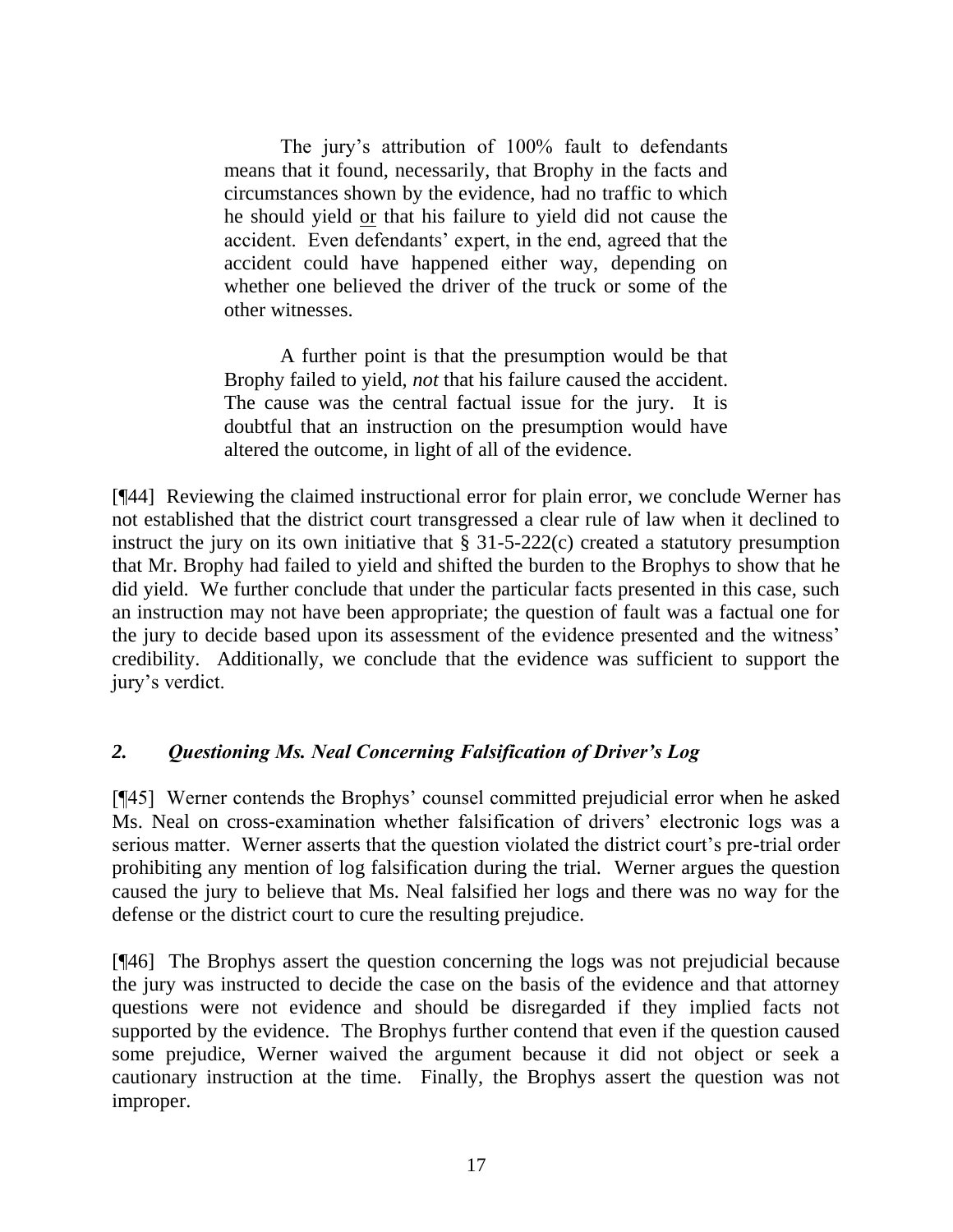[¶47] Prior to trial, Werner filed a motion seeking an order prohibiting, among other evidence, Mr. Roush, the Brophys' safety consultant, from testifying that Ms. Neal falsified her logs. After hearing argument, the district court entered an order granting the motion. At trial, on cross-examination of Ms. Neal, the following exchange occurred:

- Q. You agree with me that there were federal regulations that limit the number of hours professional truck drivers can drive?
- A. Absolutely.
- Q. These are designed to avoid immediate fatigue and cumulative fatigue?
- A. Correct.
- Q. And you agree with me that at Werner you keep track of your on-duty time and off-duty time and driving time be it an electronic log?
- A. That is correct, yes, sir.
- Q. And am I correct that falsifying that log is a very serious matter?
- A. Falsifying any log in the trucking industry is a very serious matter. Just happens to be a lot more difficult with an electronic log. I don't know of any way to do it.
- Q. You can simply  $-$

[Defense counsel]: Your Honor, I hate to interrupt. May we approach?

The Court: I'll sustain the objection. I know what it is.

[¶48] The first difficulty with Werner's assertions is that it does not appear from the record that the motion in limine included questions directed to or testimony elicited from Ms. Neal. The only defense motion in limine contained in the record before this Court sought an order precluding Mr. Roush from testifying that in his opinion Ms. Neal falsified her logs. Consistent with the motion, defense counsel argued at the motion hearing that Mr. Roush's opinions concerning Ms. Neal's alleged falsification of logs should not be allowed. The order granting the motion states only that Werner's motion concerning Mr. Roush is granted. $4$ 

 $\overline{a}$ <sup>4</sup> Werner's motion in limine sought the preclusion of testimony by the Brophys' transportation experts on several matters. The order granted the motion except as to the experts' opinions concerning the duty to yield. The order indicated the latter testimony might be admitted depending on the other evidence presented.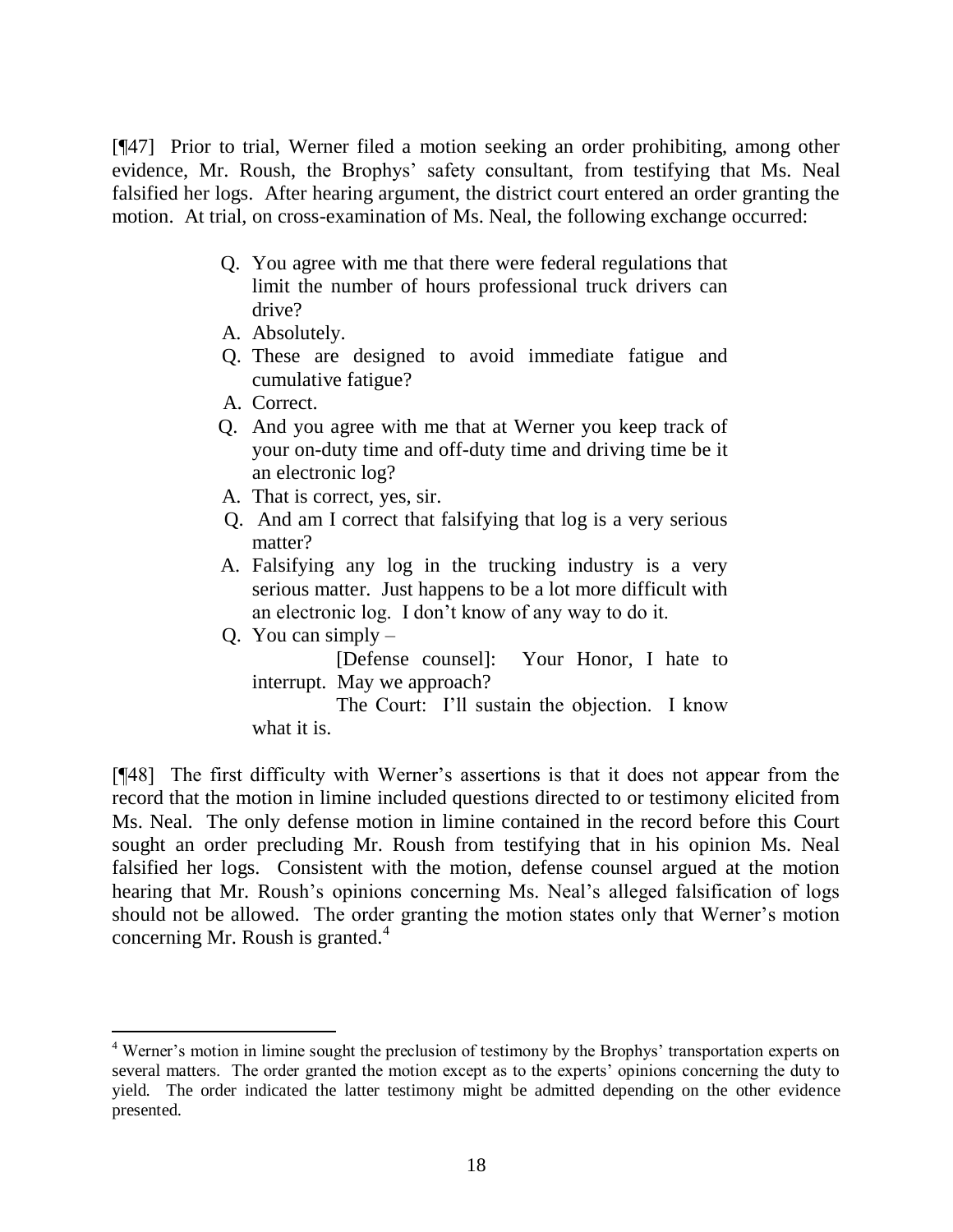[¶49] Moreover, the Brophys' counsel sought to clarify the district court's ruling concerning the logs the first day of trial when he asked whether "any evidence" whatsoever" about the logs was prohibited, "both on the day of the collision and in the 30 days immediately preceding." The district court responded that the 24-hour log history was admissible but the 30-day log was not. There is nothing in the record prior to trial indicating the district court intended the order to preclude any and all references to log falsification. Given that Werner did not seek preclusion of testimony concerning log falsification from witnesses other than Mr. Roush, the Brophys' counsel did not violate the court's order in his questioning of Ms. Neal.

## *3. Questioning Expert Witness About Werner's Safety Record and Accident History*

[¶50] During cross-examination of Werner's accident reconstruction expert, the following exchange occurred:

- Q. Did you as part of your investigation, sir, look into Werner's safety record the number of accidents its trucks have been involved in? [Defense counsel]: I'm going to object, Your Honor. That's irrelevant. The Court: Sustained.
- Q. You did look up the specifications for Mr. Brophy's car, right?
- A. Yes, sir.

[¶51] Werner contends that evidence of its safety records and prior accidents was irrelevant and inadmissible and the Brophys' counsel asked the question knowing it was improper in order to prejudice the jury against the trucking company. The Brophys respond that asking an expert witness what information he considered as part of his investigation is perfectly proper. Even if it were not proper, they assert, there was no prejudice because the question was phrased broadly, Werner promptly objected, the court sustained the objection and counsel moved on to other matters.

[¶52] Our review of this issue is governed by W.R.A.P. 9.04, which provides as follows:

## **Rule 9.04. Harmless error.**

 Any error, defect, irregularity or variance which does not affect substantial rights shall be disregarded by the reviewing court.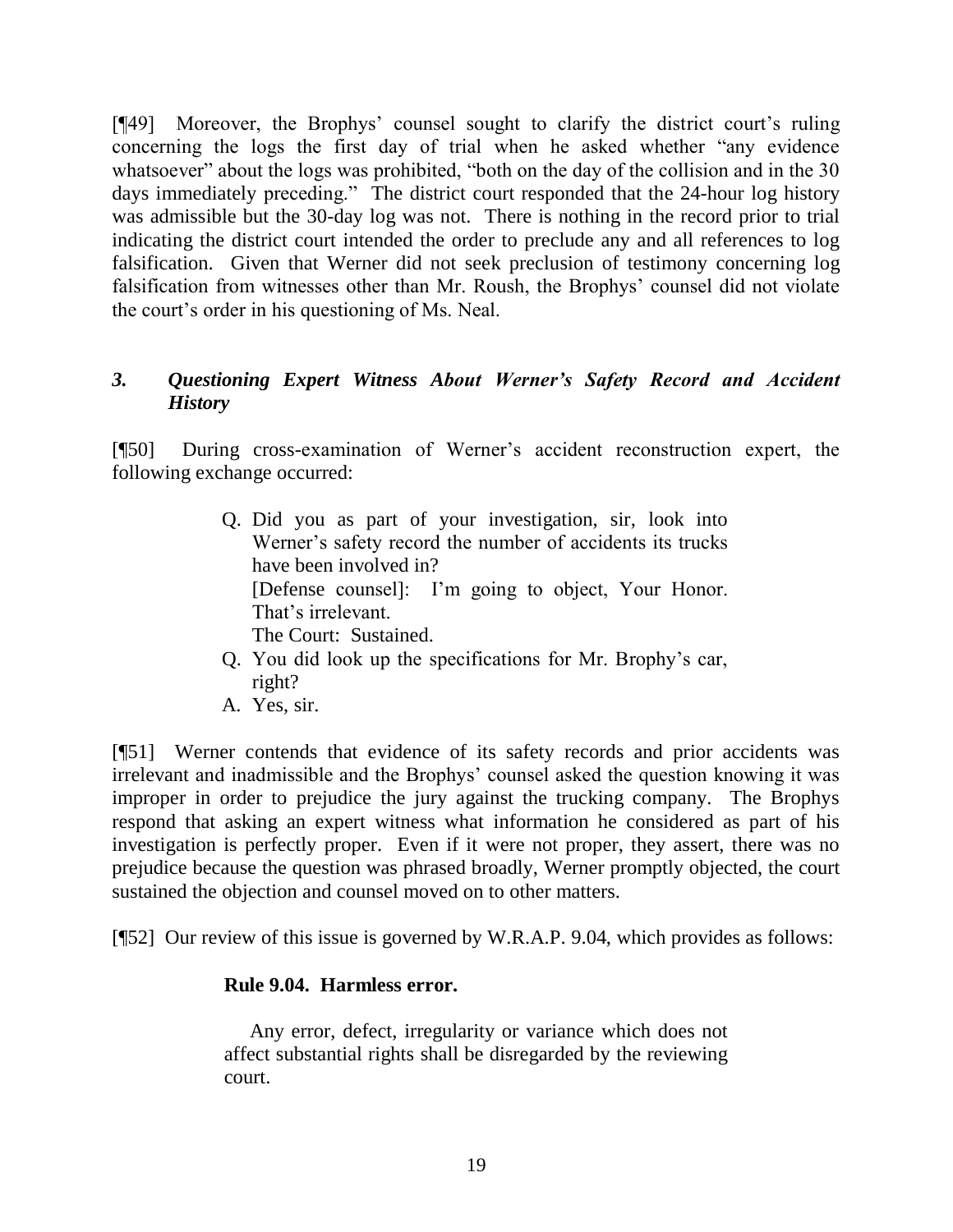Werner has the burden of establishing it was prejudiced by the claimed error. *Texas Gulf Sulphur Co. v. Robles*, 511 P.2d 963, 966 (Wyo. 1973).

[¶53] Having carefully reviewed the entire record, we conclude the question by the Brophys' counsel caused no prejudice. In the context of the entire trial, we are not persuaded the question prejudiced the jury against Werner. The Brophys are correct that counsel phrased the question broadly as an inquiry into what information the expert considered, Werner objected promptly, the court sustained the objection and counsel moved on to other matters.

## *4. Testimony Concerning Future Medical and Attendant Care Expenses*

[¶54] Werner next contends the district court erred when it allowed the Brophys' lifecare planner, Jack Dahlberg, to testify as to Mr. Brophy's future medical and attendant care damages without supporting medical testimony.<sup>5</sup> Werner asserts that it did not stipulate to, and the Brophys presented no medical evidence concerning, the permanency or expected duration of Mr. Brophy's injuries and condition. Without such evidence, Werner contends, Mr. Dahlberg's testimony lacked foundation and the verdict cannot stand.

[¶55] The Brophys respond that Werner conceded Mr. Brophy's injuries were serious and permanent. Even without that concession, the Brophys assert, there was substantial evidence as to the permanency of the injuries. The Brophys further assert that physician testimony was not required because Mr. Brophy's need for care was obvious; therefore, the district court properly allowed their life-care planner to testify concerning future care.

[¶56] Decisions to admit or reject expert testimony are entrusted to the sound discretion of the district court. *Betzle v. State*, 847 P.2d 1010, 1022 (Wyo. 1993). The party challenging the ruling has the burden of proving an abuse of discretion. *Wolf v. Allen*, 2008 WY 136, ¶ 4, 196 P.3d 775, 776 (Wyo. 2008). The ultimate issue is whether the district court's decision was reasonable. *Id*.

[¶57] There is no question Werner conceded that Mr. Brophy suffered serious injuries in the accident, including a severe brain injury that left him unable to testify at trial. There is also no question that Werner stipulated to the Brophys' medical bills, which totaled \$992,557.81. The record does not reflect, however, that Werner made any express concession concerning the permanency of Mr. Brophy's injuries.

 $\overline{a}$  $<sup>5</sup>$  In its statement of the issue, Werner also alleges error in the district court's ruling allowing the Brophys'</sup> economist to testify concerning Mr. Brophy's future medical and attendant care expenses without supporting medical testimony. However, Werner presents no argument concerning the economist's testimony and we decline to address the issue.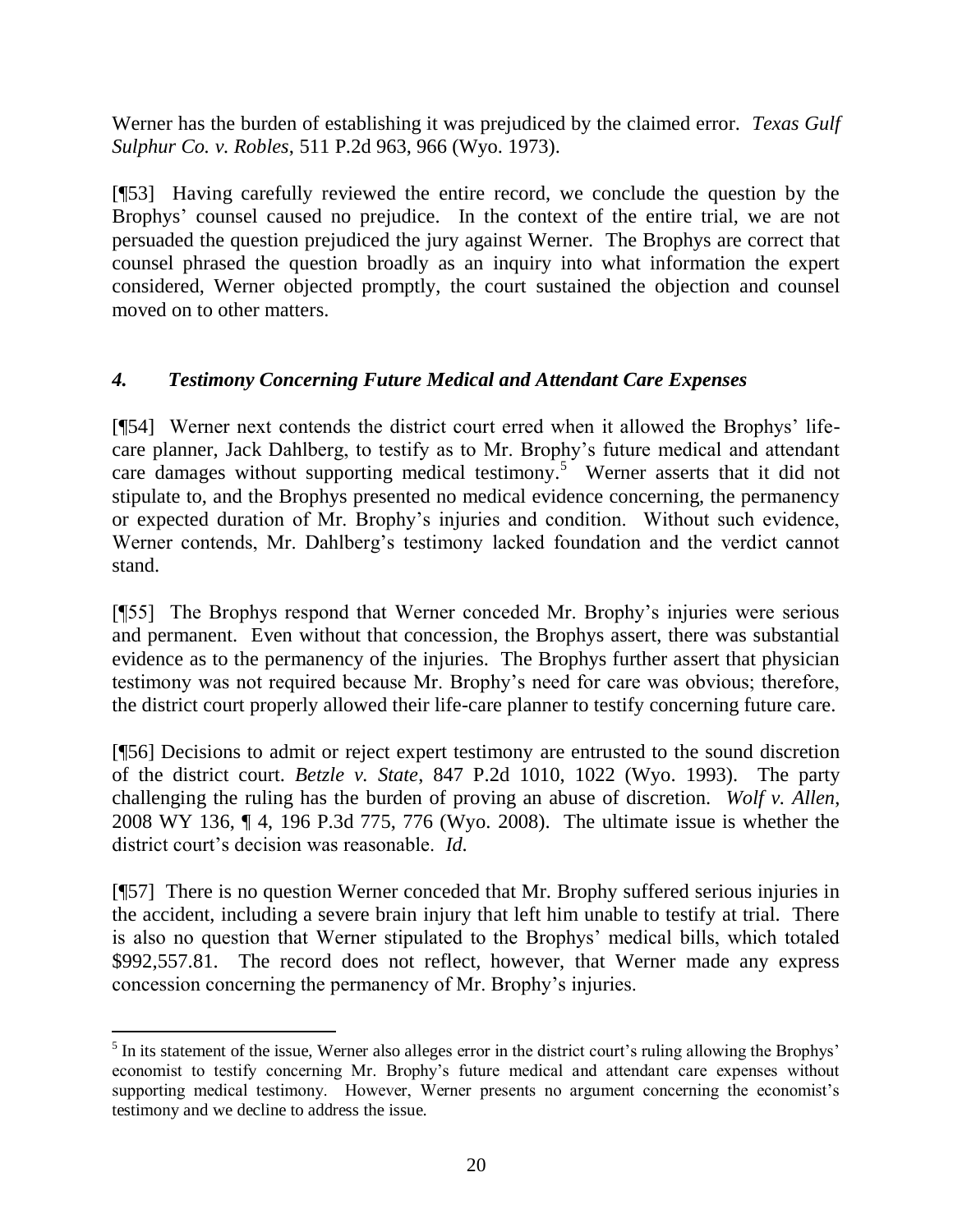[¶58] In their pre-trial memorandum, the Brophys designated Mr. Dahlberg as a rehabilitation specialist to testify in accordance with the report he prepared as to Mr. Brophy's life-care needs for the rest of his life. It does not appear from the record that Werner filed any pre-trial motion to preclude or limit Mr. Dahlberg's testimony. The record likewise reflects that no objection was made at trial prior to Mr. Dahlberg's testimony. Mr. Dahlberg testified that he received a master's degree in vocational rehabilitation counseling in 1977, worked for ten years as a rehabilitation counselor at a rehabilitation facility specializing in adult spinal cord and brain injuries, and had been in private practice in life-care planning, case management and consulting since the 1980s. He testified that he is a member of the Brain Injury Association and the American Congress of Rehabilitation Medicine, has written articles on the subject of life-care plans and has testified many times in state and federal courts as an expert in the field of lifecare planning.

[¶59] Mr. Dahlberg also testified that in formulating his opinions and report, he reviewed Mr. Brophy's medical records, consulted with Mr. Brophy's neurologist and interviewed and observed the Brophys. He testified that it is customary in the course of preparing a life-care plan to rely on the evaluations, opinions and reports of other health care professionals. He testified without objection that based upon the information he obtained, he understood that Mr. Brophy sustained a severe traumatic brain injury in the collision, leaving him with significant physical and cognitive deficits. Mr. Dahlberg testified based upon the records and his observations and consultations that Mr. Brophy is "severely limited," and "cannot care for himself, cannot walk by himself, is noncommunicative." He testified that Mr. Brophy appears to attend to and understand some of what goes on around him, although the level of his understanding is unknown because he cannot speak. Mr. Dahlberg testified without objection, that Mr. Brophy is unable to get up, walk or move without assistance from others, is largely confined to his bed, a wheelchair or a recliner and is dependent on others to take care of "all of his needs from bathing, feeding, dressing, toileting, any and all needs." Mr. Dahlberg also testified without objection that generally, by roughly two years post injury, people have stabilized and benefited from rehabilitation as much they are going to and in his opinion, given the level of Mr. Brophy's injury, he was not likely to benefit from further rehabilitation or therapy.

[¶60] Mr. Dahlberg went on to testify that on the basis of the information he reviewed, he prepared a life-care plan outlining Mr. Brophy's likely future needs in the areas of medication, disposable supplies, durable medical equipment, physician contacts, therapy contacts, attendant care, psychological counseling, case management and home modifications. He also estimated the cost of these items. Mr. Dahlberg testified that he included the future cost of seizure medication in his report because the neurologist had indicated Mr. Brophy would likely have seizures later in life.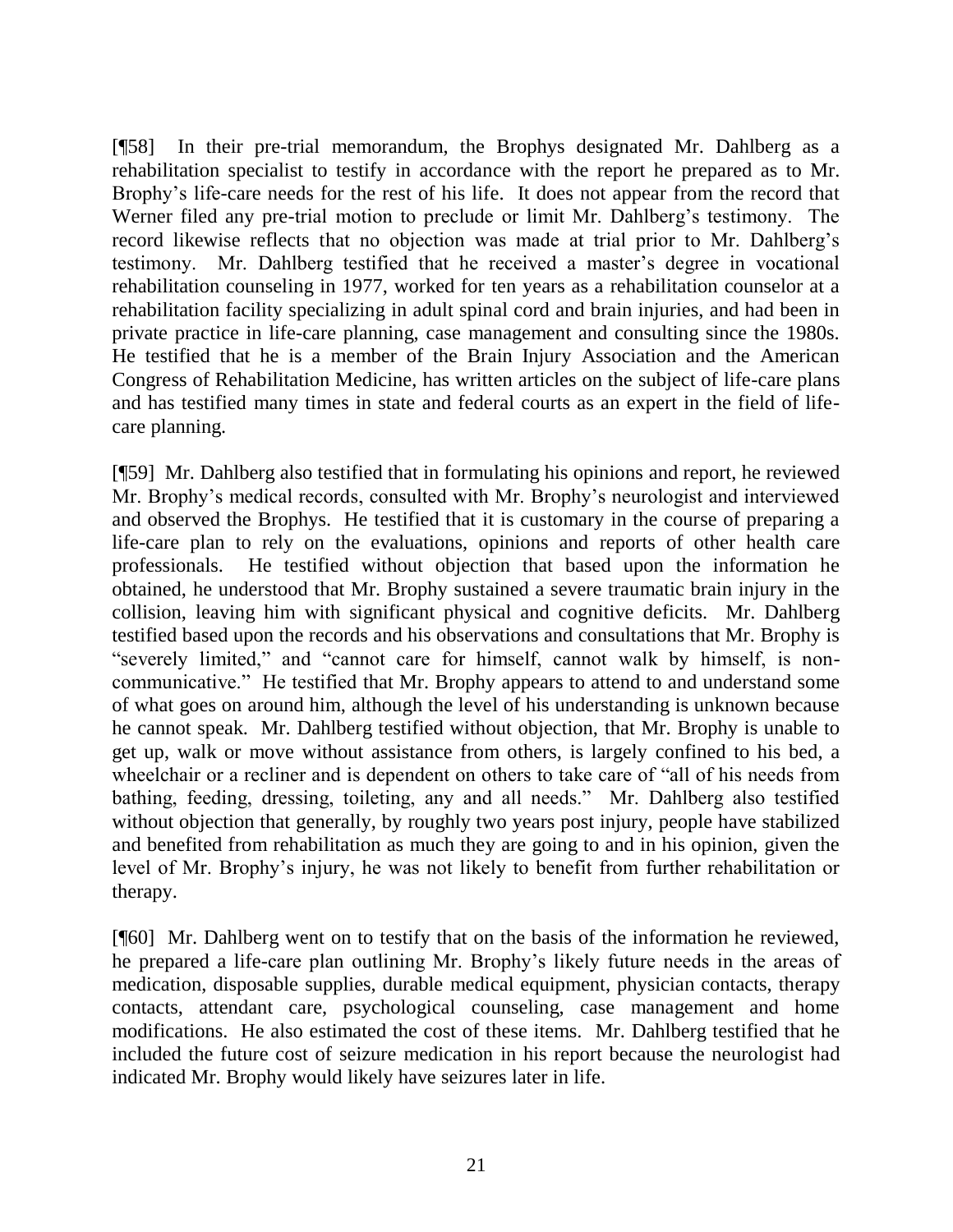[¶61] Werner objected to Mr. Dahlberg's testimony at this point on the grounds that it lacked foundation and was hearsay. Werner argued that Mr. Dahlberg was not a medical doctor and, while he could testify as to the medications Mr. Brophy likely would need and how much they would cost, he should not be permitted to testify as to what the neurologist said or the medical reason for the medication. The district court ruled that Mr. Dahlberg would be allowed to testify that he relied on medical reports, records and consultations in preparing his report and as to the opinions he reached about the care Mr. Brophy would require in the future. However, the district court precluded Mr. Dahlberg from testifying concerning the contents of the medical reports and statements made to him by the neurologist.

[¶62] Based upon the court's ruling, Mr. Dahlberg testified that in his opinion Mr. Brophy's future needs would include two anticonvulsant medications, diapers, wipes, incontinence pads, antibiotic soap, pillows for the prevention of bed sores, bed rails, a shower chair, a wheelchair and van, medical appointments, home health care, family counseling, a case manager and home modifications. Mr. Dahlberg also testified as to the cost of these items. Counsel for the Brophys sought to admit a written summary of Mr. Dahlberg's testimony and Werner objected again on the basis of foundation. The district court overruled the objection and admitted the summary. Mr. Dahlberg testified that in his opinion the estimated annual cost of caring for Mr. Brophy would be approximately \$240,000.

[¶63] The record reflects that much of Mr. Dahlberg's testimony was presented without objection. When Werner did object, the objection was in response to Mr. Dahlberg's testimony concerning the neurologist's statements to him about the care Mr. Brophy likely would need later in life. Werner sought a ruling from the court that Mr. Dahlberg not be allowed to testify about what the doctor said to him or what was in the records he reviewed. The district court ruled that Mr. Dahlberg could give his opinions about the care Mr. Brophy would require in the future and in doing so could testify as to what materials he considered but would not be allowed to testify as to the content of those materials. Werner now contends more broadly that it was error for the district court to allow Mr. Dahlberg to testify as to Mr. Brophy's future needs without medical testimony concerning his diagnosis, prognosis, need for future medical care and the causal connection between such care and the collision.

[¶64] W.R.E. 703 provides as follows:

#### **Rule 703. Bases of opinion testimony by experts.**

 The facts or data in the particular case upon which an expert bases an opinion or inference may be those perceived by or made known to him at or before the hearing. If of a type reasonably relied upon by experts in the particular field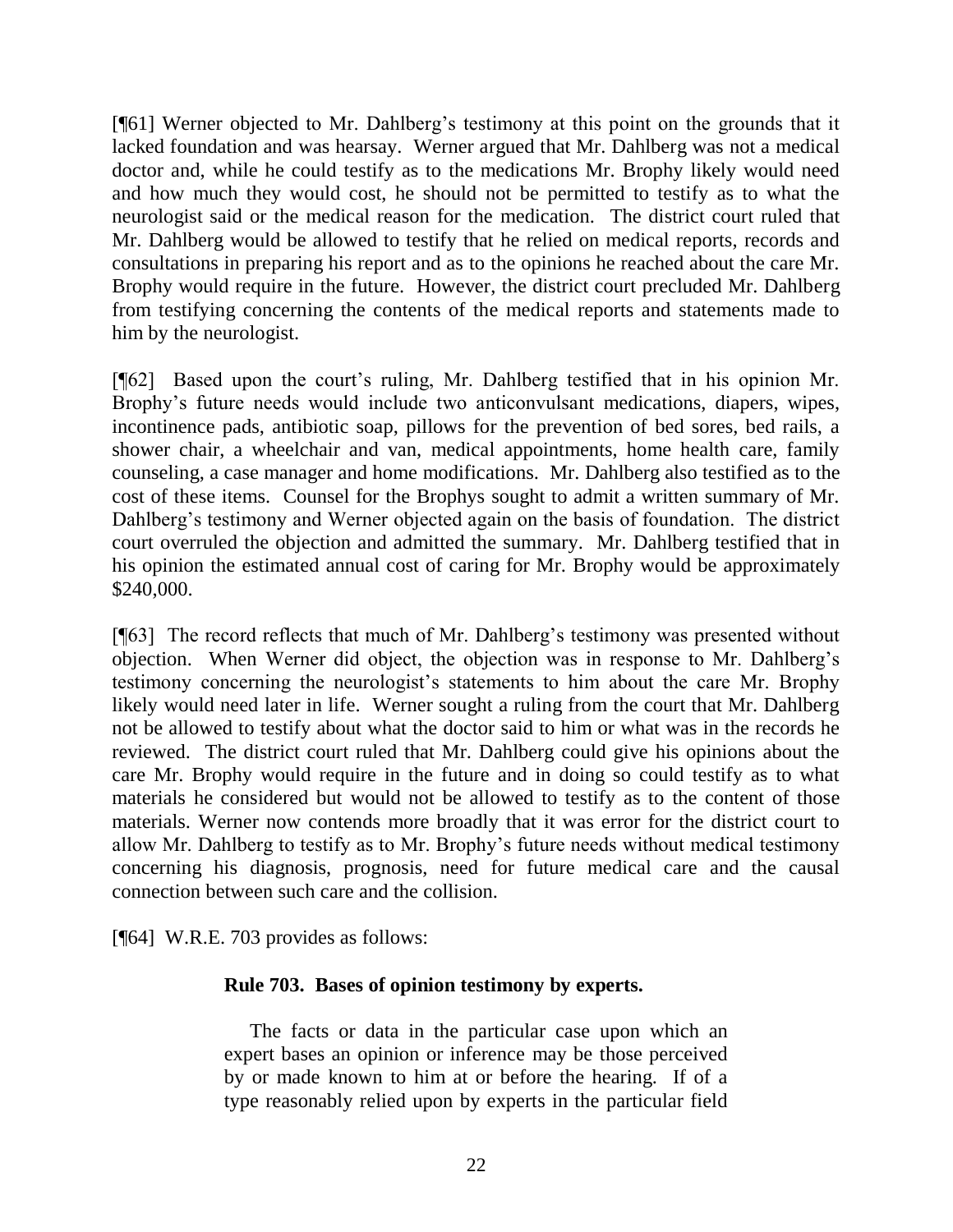in forming opinions or inferences upon the subject, the facts or data need not be admissible in evidence.

[¶65] Pursuant to this rule, out-of-court statements made by a third party may be allowed for the limited purpose of showing the basis of an expert's opinion, so long as other experts in the field would reasonably rely on similar evidence. *Griswold v. State*, 994 P.2d 920, 927 (Wyo. 1999). Accordingly, in *Griswold*, we upheld the district court's ruling allowing an expert witness to testify concerning statements made to him by a psychologist about sexual assault victims. We said:

> Dr. Sirotnak's testimony concerning Dr. Kelly's statements about TM and AO was not offered for the truth of the matter asserted, but was relevant because it established a basis for his expert opinion that AO and TM were victims of sexual abuse. Dr. Sirotnak testified that it was routine practice for members of the multi-disciplinary team to rely on each other's information. Based on the purpose and use of the testimony, the district court did not abuse its discretion when it admitted Dr. Sirotnak's testimony into evidence.

*Id*.

[¶66] As in *Griswold*, Mr. Dahlberg's statements about the information he relied upon were not offered for the truth of the matter asserted, but were relevant because they established a basis for his expert opinion about the care Mr. Brophy likely would need in the future. Like the expert in *Griswold*, Mr. Dahlberg testified that it was customary in preparing a life-care plan to rely on the evaluations, opinions and reports of other health care professionals. Through this testimony, the Brophys established a proper foundation for Mr. Dahlberg's opinions and we find no abuse of discretion in the district court's ruling allowing the testimony.

[¶67] Our holding is consistent with that of other authorities that have addressed the issue. For example, 2-12 Damages in Tort Actions, 12.02 (Matthew Bender & Co., Inc. 2009) states:

> In order to warrant jury consideration of permanent injury the plaintiff must prove that the injury sustained has in fact resulted in disabilities which are incurable. The standard of proof employed is either that of reasonable certainty or reasonable probability, depending upon the jurisdiction. The jury may not be left to guess or speculate as to the prognosis of the plaintiff's condition. Medical testimony may be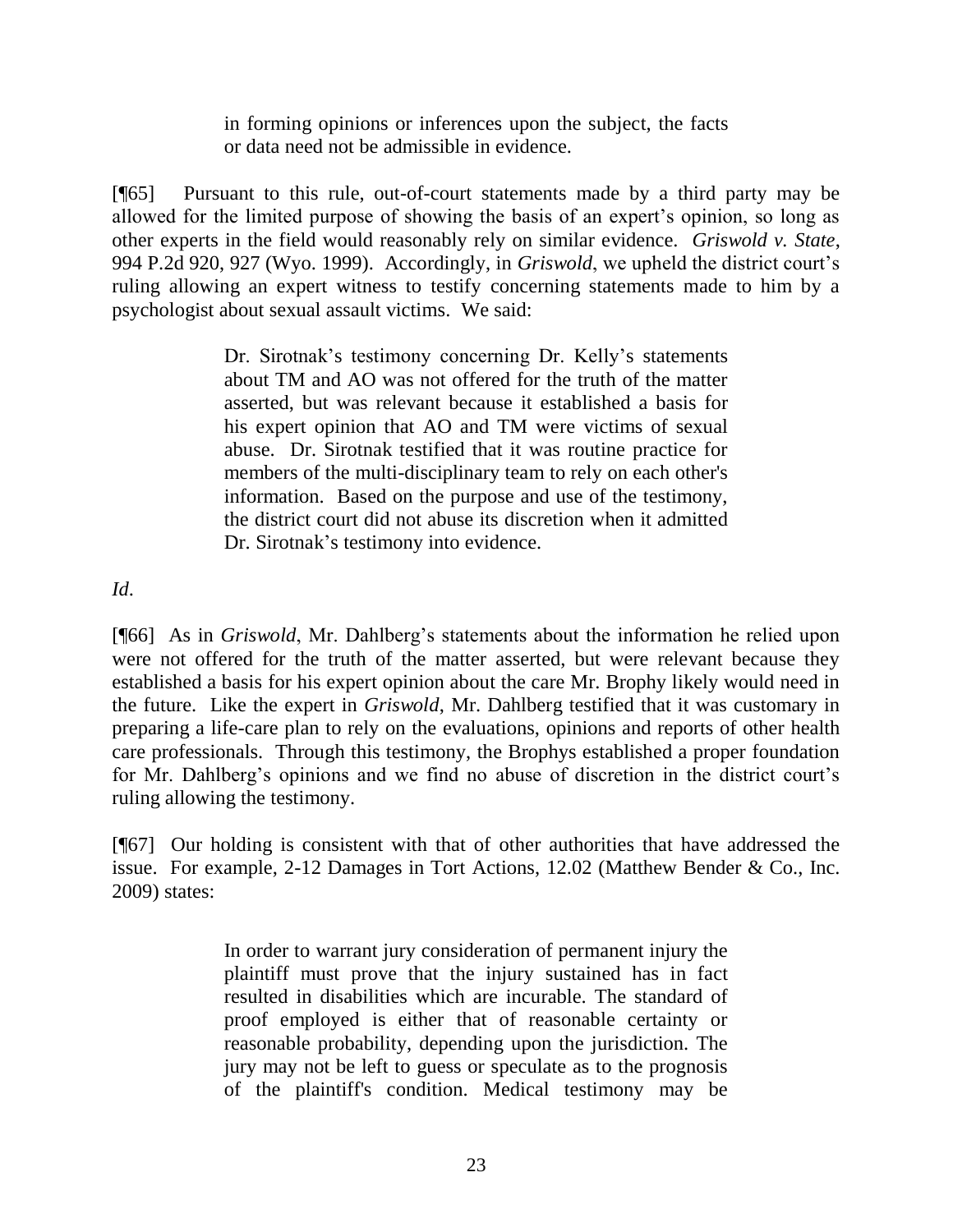employed to prove the permanency of the plaintiff's illness or injury. Expert testimony is not required, however, unless the plaintiff's injury is subjective and the jury, as laymen, cannot infer with reasonable certainty or probability that the condition is permanent.

[¶68] In addition to Mr. Dahlberg's testimony, the Brophys presented other evidence from which the jury could infer with a reasonable probability that Mr. Brophy's injuries were permanent and he likely would need care for the rest of his life. The discharge summary from the Cheyenne hospital stated that Mr. Brophy had "a devastating closed head injury" which left him unable to speak or move his right hand and leg. The summary further reflected that a neurosurgeon immediately performed a craniotomy. Because Mr. Brophy also had pulmonary failure, doctors performed a tracheostomy. Mrs. Brophy testified that he underwent a spinal fusion at the C4-C5 level as well.

[¶69] Additionally, Mrs. Brophy testified that nearly two years after the accident, Mr. Brophy was unable to walk without assistance and used a wheelchair, had to be kept upright to prevent him from aspirating, required a feeding tube for supplemental nutrition and medications, had a suction pump to keep his right lung clear, wore diapers, and needed to be checked on every couple of hours throughout the day and night. She also testified that he was unable to dress himself, bathe, brush his teeth, go to the bathroom, or feed himself. In addition to Mrs. Brophy's testimony, the Brophys presented a video of Mr. Brophy that showed rehabilitation workers working with him to move his right leg and to eat. From the evidence presented, the jury reasonably could have inferred that Mr. Brophy's injuries were permanent.

## *5. Excessive Verdict*

[¶70] Werner's final claim is that the verdict was excessive and the result of passion and prejudice. Werner contends the evidence showed only that the Brophys incurred nearly \$1,000,000 in medical bills and there was no evidence to prove that future medical care would be necessary or was causally connected to the accident. Therefore, Werner asserts, the verdict must have been based upon improper evidence, passion or prejudice against Werner, stirred by the prejudicial statements of the Brophys' counsel.

[¶71] Many years ago, in *Valdez v. Glenn*, 79 Wyo. 53, 330 P.2d 309, 312 (Wyo. 1958), this Court was presented with a similar claim. The Court said:

> [Appellant's] theme that the verdict and judgment were the result of passion and prejudice brought about by improper conduct of defendants and their attorney and illegal evidence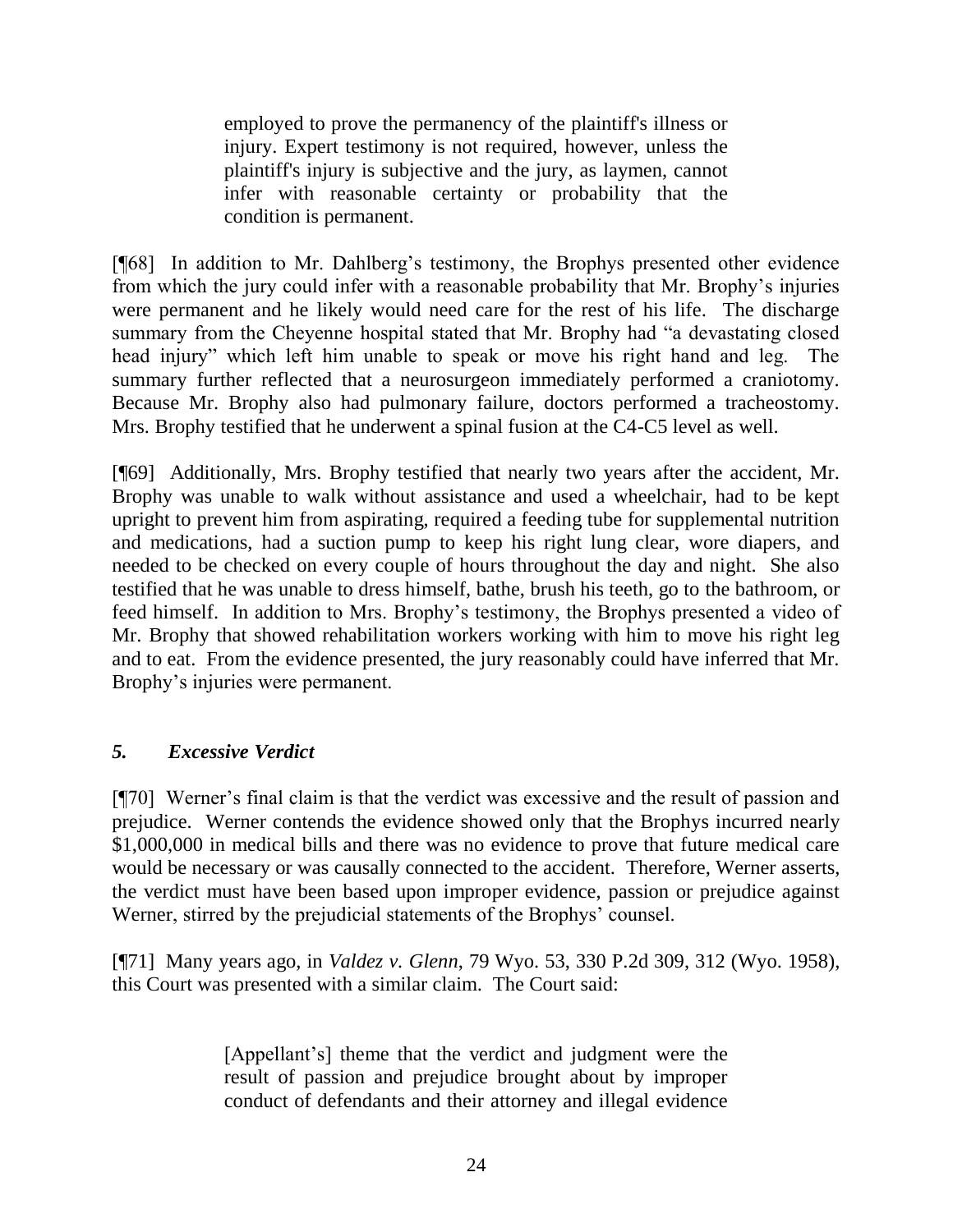admitted by the court is but a reiteration of the claims that questions asked by defense counsel in cross-examining plaintiff and rulings of the court respecting evidence constituted reversible error. Notwithstanding this, and the fact that we have already considered those questions, we have made a careful search of the record to ascertain if it discloses any conduct on the part of defense counsel which was calculated to arouse passions or to inspire prejudice. The result of that effort was negative. When we found the evidence properly given the jury was sufficient to sustain their verdict, we rejected any suggestion that it was motivated by passion or prejudice. A verdict and judgment adverse to a party neither indicates an improper emotional reaction on the part of a jury nor that it entertained any bias or prejudice against the unsuccessful party. It has been said, "Passion" means moved by feelings or emotions, or may include sympathy as a moving influence without conscious violation of duty." "Prejudice' includes the forming of an opinion without due knowledge or examination." [citations omitted]. . . . The verdict in this case has not been brought within either of these definitions.

[¶72] As in *Valdez*, we have found no reversible error in the district court's rulings or the conduct of the Brophys' counsel. We also are not persuaded that passion or prejudice caused the jury's verdict. The Brophys presented substantial evidence from which the jury reasonably could have concluded that as Mr. Brophy approached I-25, the acceleration/deceleration lane was empty and the Werner truck was traveling in the through lane with no apparent intent to move into the acceleration/deceleration lane. The Brophys also presented evidence from which the jury reasonably could have concluded that Ms. Neal entered the acceleration/deceleration lane suddenly, without signaling or keeping a proper lookout, hit Mr. Brophy's vehicle and caused it to spin across the highway where it was broad-sided by another semi-truck.

[¶73] The jury awarded Mr. Brophy total damages of \$15,785,257. It was undisputed that his medical bills totaled nearly \$1,000,000. Mr. Brophy was thirty-two years old at the time of the collision. Mr. Dahlberg estimated that it would cost nearly \$8,000,000 to care for Mr. Brophy over his life-time. The Brophys' economist, Dr. Patricia Pacey, testified that the Brophys had between \$1,417,400 and \$2,047,400 in lost income as a result of Mr. Brophy's inability to work due to his injuries. Totaling the Brophys' medical bills, costs of future care and lost income, the evidence supported a verdict of between \$10,852,757 and \$11,482,757.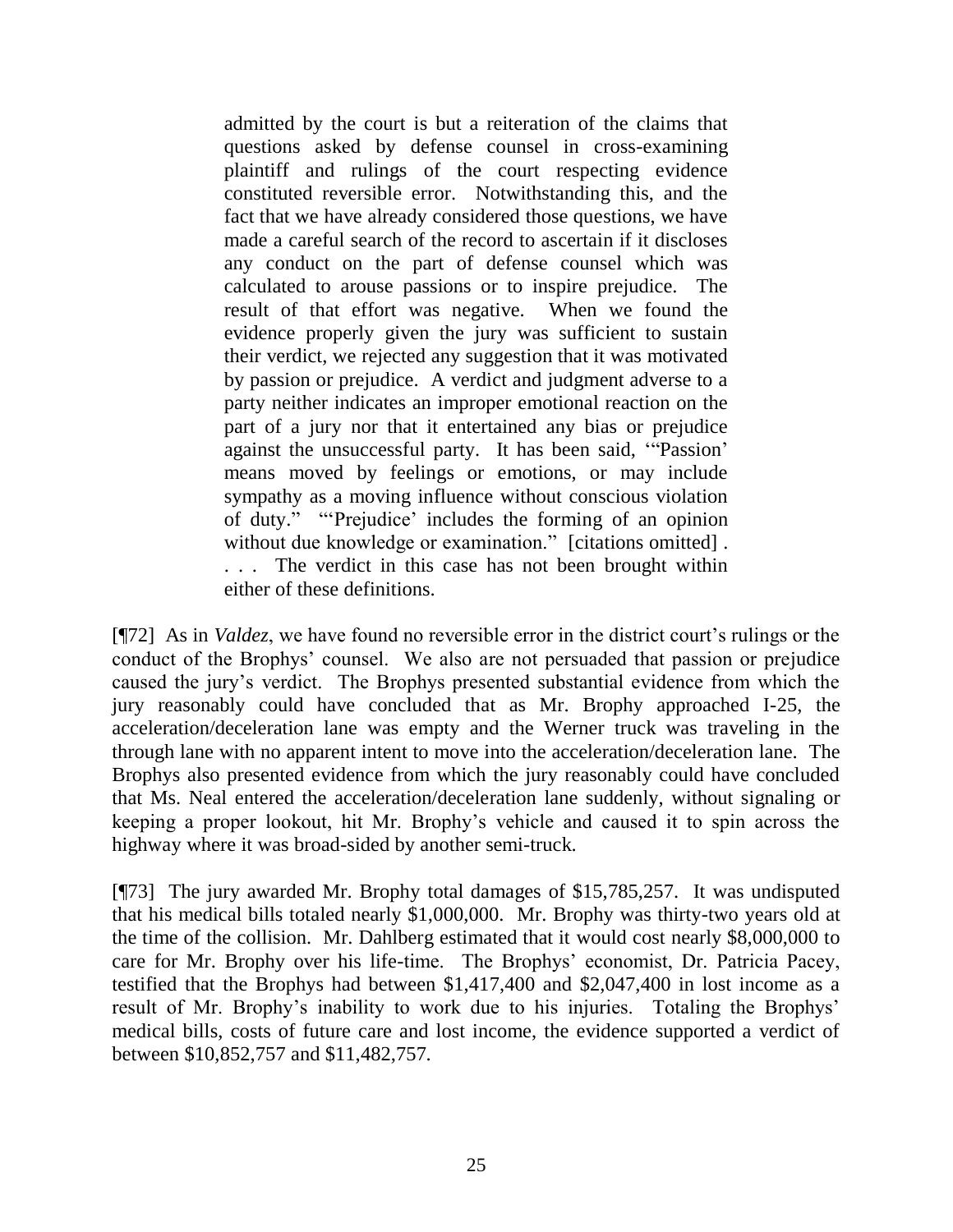[¶74] In addition to these damages, Mr. Brophy sought damages for pain and suffering, loss of enjoyment of life and disability. Over Werner's objection, the district court instructed the jury that it could award such damages in an amount that would fairly compensate Mr. Brophy. It is apparent from the figures set forth in the paragraph above that the jury awarded Mr. Brophy between \$4,303,500 and \$4,933,500 for pain and suffering, loss of enjoyment of life and disability. Werner claimed then, as it claims now, that no evidence was presented supporting this amount of damages because no evidence was presented showing that Mr. Brophy experienced pain and suffering at the time of trial or would experience it in the future.

[¶75] The amount to be assessed for damages suffered by a plaintiff as a result of personal injuries is a matter within the sound discretion of the trier of fact. *Buttrey Food Stores Division v. Coulson*, 620 P.2d 549, 555 (Wyo. 1980). When there is substantial evidence to support an award, we do not disturb the findings made by the fact finder unless the award is so excessive and unreasonable as to indicate passion or prejudice on the part of the jury. *Id*. at 559; *Vivion v. Brittain*, 510 P.2d 21, 26 (Wyo. 1973).

[¶76] The evidence was undisputed that, among other injuries, Mr. Brophy sustained a devastating brain injury as a result of the collision. From the medical procedures, rehabilitation and other treatment he endured in the two years before trial, the jury was capable of inferring that Mr. Brophy experienced considerable pain and suffering and loss of enjoyment of life. It also was undisputed that two years later, he still was unable to walk without assistance, could speak only a few words, and could not perform even the most basic tasks of personal care. From a man whom his wife described as a workaholic who also made time to go on vacation with his family once or twice a year, enjoy sports such as soccer, curling, bike riding and tennis, do most of the day to day cooking for his family, take care of the house and yard and spend time socializing with his wife and friends and playing with his kids, Mr. Brophy became entirely dependent on others for nearly every aspect of his care, and could not effectively communicate, earn a living or do any of the things he previously did for his wife, children and himself.

[¶77] This Court has said:

No witness can testify as to a per diem value for pain and suffering. There is no fixed standard or formula for measurement of the exact amount that might be fixed as reasonable compensation. Pain and suffering are not dealt with as a commodity in the marketplace. The law entrusts the matter, as it does many other things, to the common sense and good judgment of the jury.

*Henman v. Klinger*, 409 P.2d 631, 634 (Wyo. 1966).